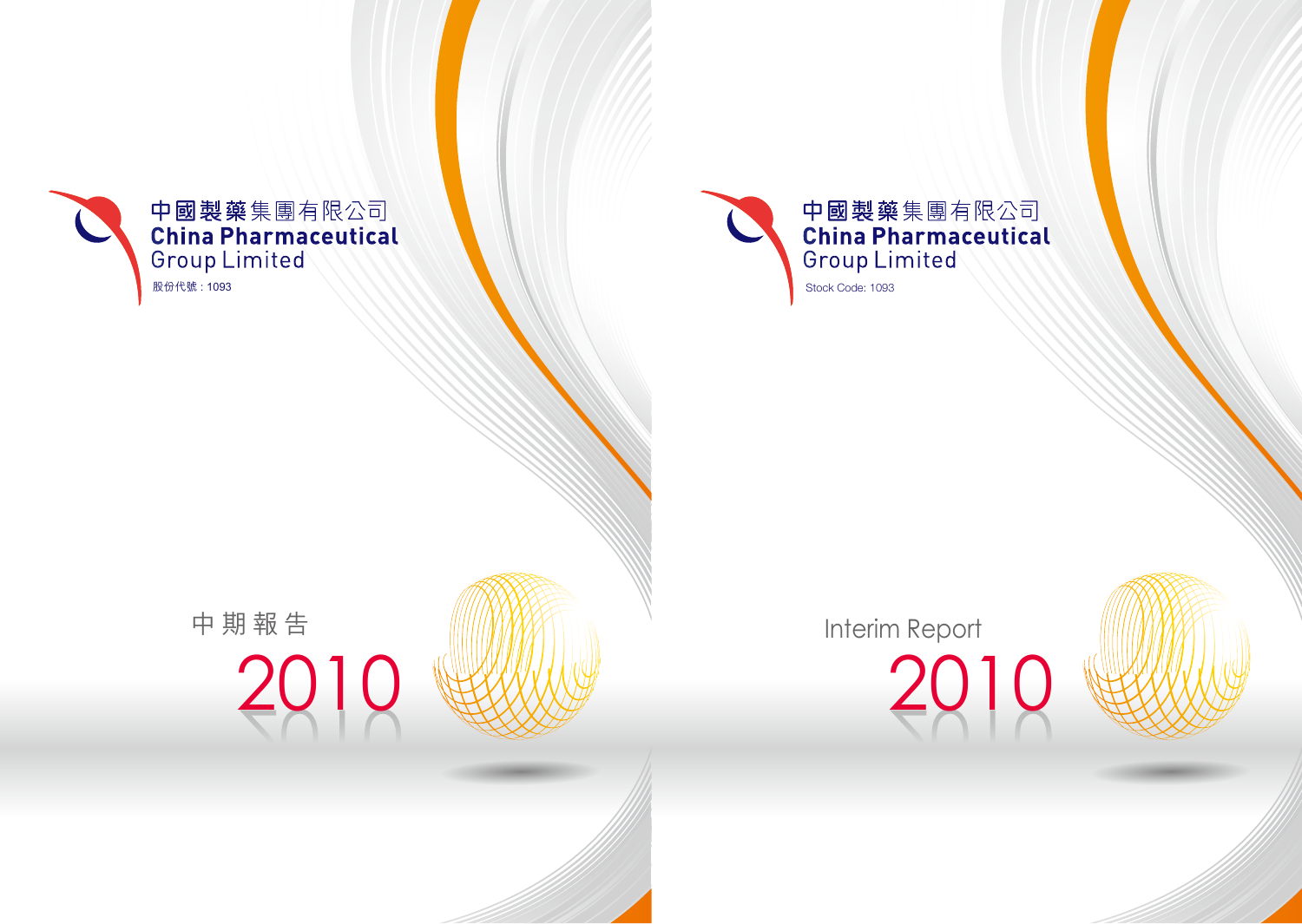| <b>CONTENTS</b>                                          | PAGE(S) |
|----------------------------------------------------------|---------|
| <b>CORPORATE INFORMATION</b>                             | 2       |
| MANAGEMENT DISCUSSION AND ANALYSIS                       | 3       |
| REPORT ON REVIEW OF INTERIM FINANCIAL INFORMATION        | 6       |
| CONDENSED CONSOLIDATED INCOME STATEMENT                  | 8       |
| CONDENSED CONSOLIDATED STATEMENT OF COMPREHENSIVE INCOME | 9       |
| CONDENSED CONSOLIDATED STATEMENT OF FINANCIAL POSITION   | 10      |
| CONDENSED CONSOLIDATED STATEMENT OF CHANGES IN EQUITY    | 12      |
| CONDENSED CONSOLIDATED STATEMENT OF CASH FLOWS           | 13      |
| NOTES TO THE CONDENSED CONSOLIDATED FINANCIAL STATEMENTS | 14      |
| OTHER INFORMATION                                        | 33      |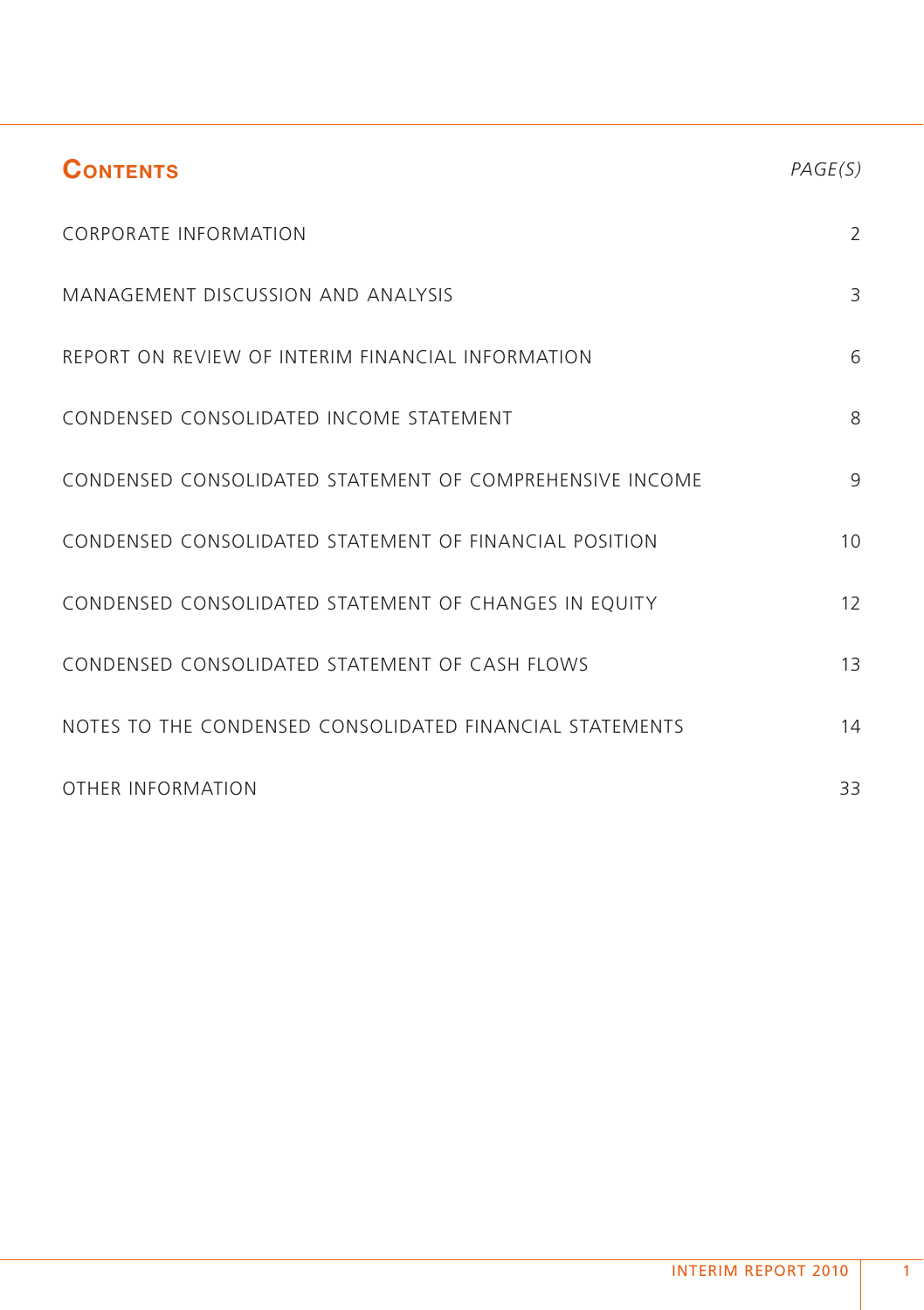# **CORPORATE INFORMATION**

# **BOARD OF DIRECTORS** *Executive Directors*

Cai Dongchen *(Chairman)* YUE Jin FENG Zhenying CHAK Kin Man PAN Weidong ZHAO John Huan WANG Shunlong

# *Non-executive Director*

LEE Ka Sze, Carmelo

# *Independent Non-executive*

# *Directors*

HUO Zhenxing QI Moujia GUO Shichang CHAN Siu Keung, Leonard

# **COMMITTEES**

*Audit Committee* CHAN Siu Keung, Leonard *(Chairman)* LEE Ka Sze, Carmelo HUO Zhenxing

## *Remuneration Committee*

CHAN Siu Keung, Leonard *(Chairman)* LEE Ka Sze, Carmelo HUO Zhenxing

**LEGAL ADVISERS** Woo, Kwan, Lee & Lo **AUDITOR** Deloitte Touche Tohmatsu

**COMPANY SECRETARY** LEE Ka Sze, Carmelo

# **AUTHORISED REPRESENTATIVES**

CHAK Kin Man PAN Weidong

#### **REGISTERED OFFICE**

Suite 3206 32nd Floor Central Plaza 18 Harbour Road Wan Chai Hong Kong

# **SHARE REGISTRAR AND TRANSFER OFFICE**

Tricor Secretaries Limited 26th Floor Tesbury Centre 28 Queen's Road East Hong Kong

#### **WEBSITES**

www.irasia.com/listco/hk/cpg www.cpg.hk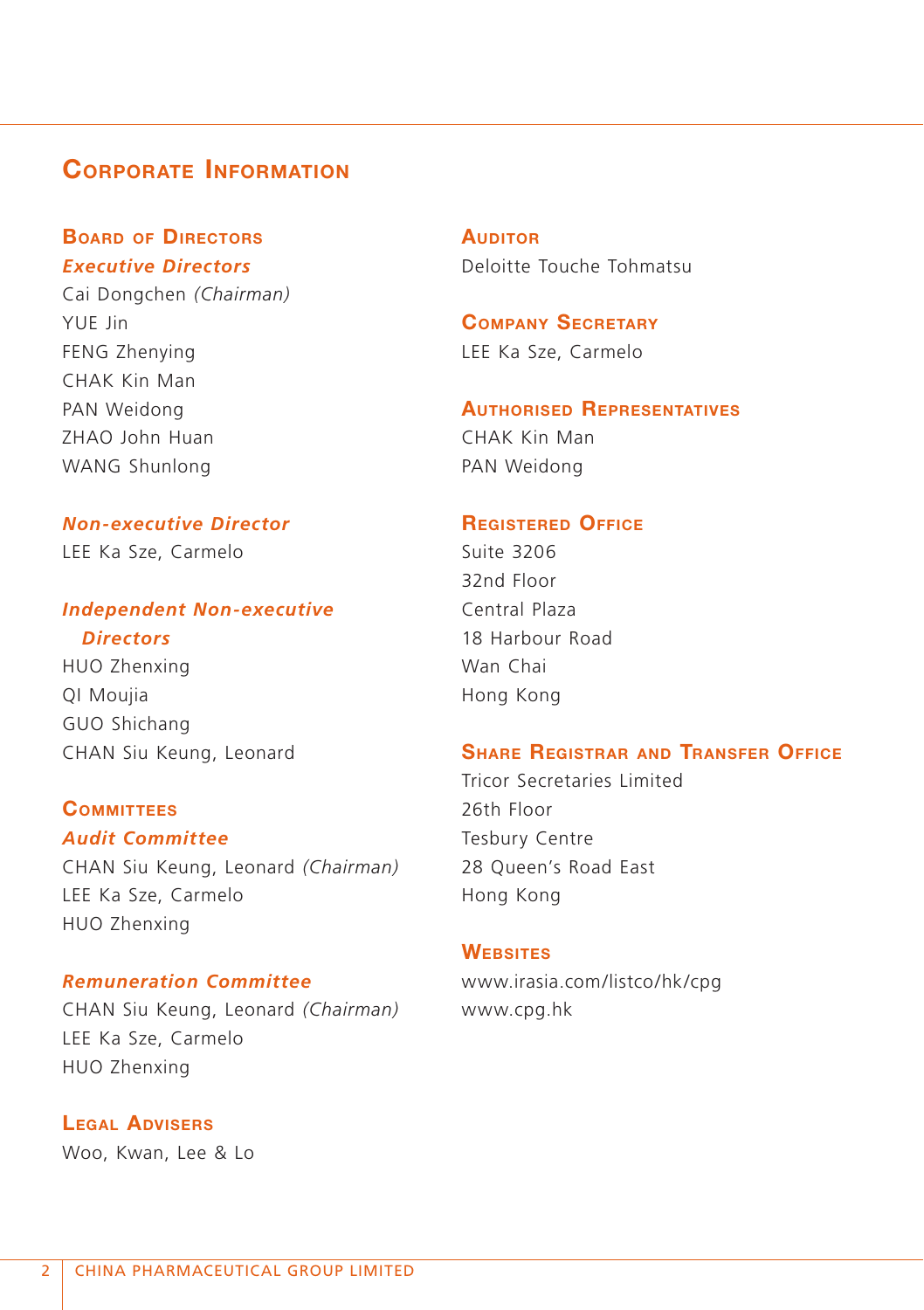# **MANAGEMENT DISCUSSION AND ANALYSIS**

# **BUSINESS REVIEW AND OUTLOOK Results**

For the first half of 2010, the Group recorded revenue and profit attributable to shareholders of HK\$3,941 million and HK\$426 million respectively, representing an increase of 12.5% and a decrease of 20.0% as compared with the same period last year.

#### **Intermediates and Bulk Drugs Business**

#### *Vitamin C Series*

Under the impact of the continued expansion of production capacity in the PRC, the selling prices of vitamin C products recorded a downward trend during the period. Amid the intensifying market competition, the Group increased production scale to enhance economies of scale, with the aim of reducing production cost and expanding market share. Despite a decline of approximately 20% in the product prices during the period, this business managed to record revenue of HK\$1,144 million, representing a decrease of 7.0% as compared with the same period last year. During the second half of this financial year, the decline in product prices will accelerate under a more severe market condition. It is expected that the performance of this business will be greatly impacted.

# *Antibiotic Series*

During the period, the penicillin market remained weak with selling prices staying at low level. On the other hand, the cephalosporin business recorded a significant increase in revenue, mainly driven by the launch of new products (including intermediate GCLE and various downstream bulk drugs) and rise in selling price of intermediate 7-ACA. Revenue of the entire antibiotic business amounted to HK\$1,562 million for the first half of the year, representing an increase of 33.8% as compared with the same period last year. Operating environment in the second half of the year is expected to remain stable and the Group will strive to improve production technologies to reduce production cost.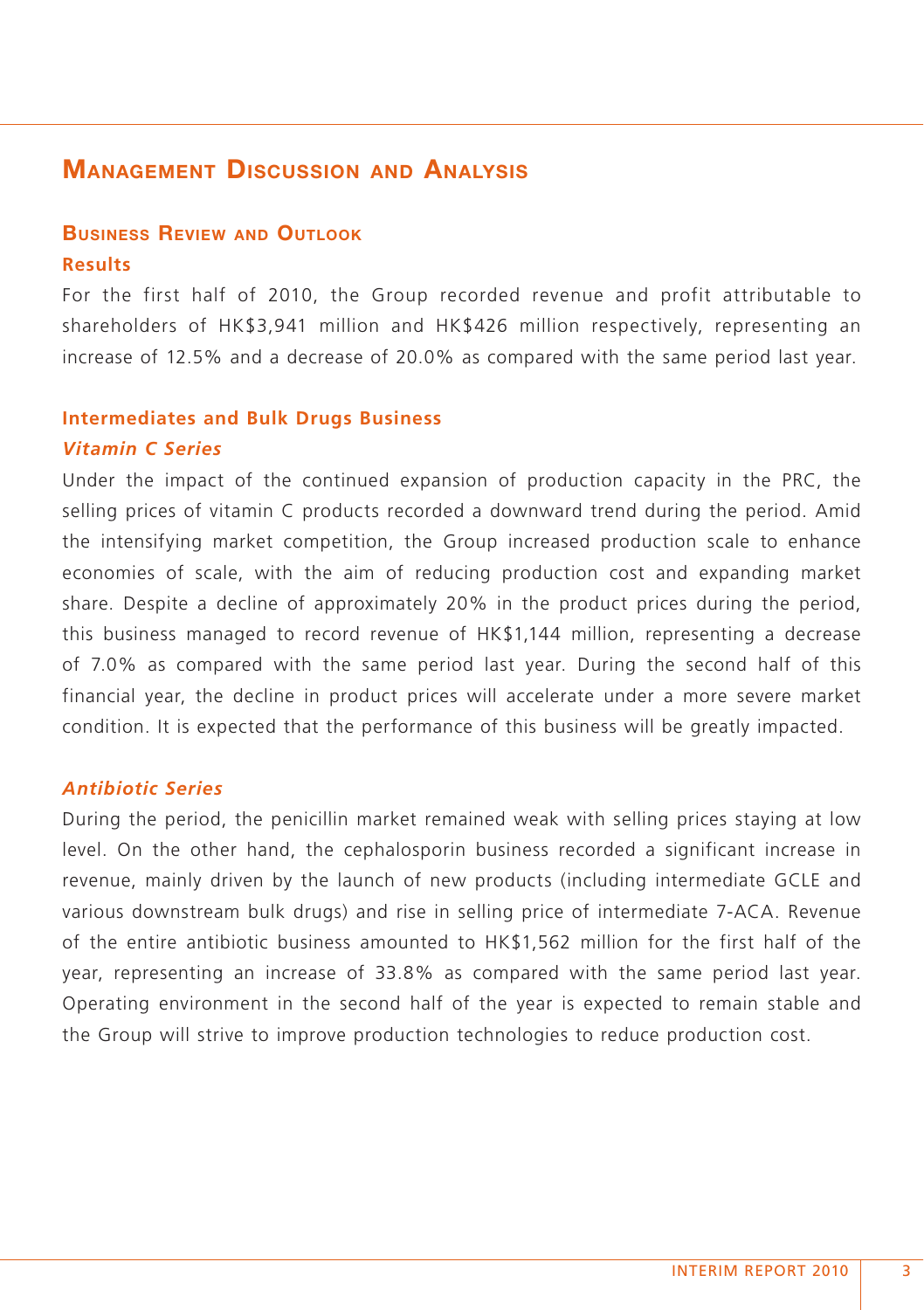#### **Finished Drugs Business**

The finished drugs business continued to maintain a stable growth during the period with revenue increasing by 5.7% to HK\$1,132 million as compared with the same period last year. During the period under review, the intensified market competition and pressure on product prices had impacted the growth in revenue and gross profit margin of this business. The Group will continue to expand its sales network, strengthen its business ties with distributors and end users, and drive new product development in order to achieve the goal of sustainable rapid growth.

#### **FINANCIAL REVIEW**

# **Liquidity and Financial Position**

For the first half of 2010, the Group's operating activities generated a net cash inflow of HK\$614,191,000. Capital expenditure in relation to the additions of production facilities amounted to HK\$265,730,000. As at 30 June 2010, the current ratio of the Group improved to 1.8 as compared with 1.5 as at the end of 2009. Debtor turnover period (ratio of the total balance of trade receivables and bills receivables to sales, inclusive of value added tax for sales in the PRC) shortened from 73 days in 2009 to 71 days in the current period. Inventory turnover period (ratio of inventory balance to cost of sales) increased from 75 days to 77 days in the current period.

The financial position of the Group remained strong. As at 30 June 2010, total bank balances and cash amounted to HK\$1,355,198,000 and total loans amounted to HK\$1,598,327,000. Out of the total loans, HK\$434,873,000 will be repayable within one year and the remaining HK\$1,163,454,000 repayable between two to five years. Net gearing ratio (calculated on the basis of the Group's total loans net of bank balances and cash over shareholders' equity at the end of the reporting period) increased to 5% as at 30 June 2010 as compared with 2% at the end of 2009.

44% of the Group's loans are denominated in Hong Kong dollars or US dollars and the remaining 56% in Renminbi. The Group's revenues are mainly either in Renminbi or in US dollars. The Group believes that its exposure to foreign currency risks is not significant but will monitor closely the currency movement.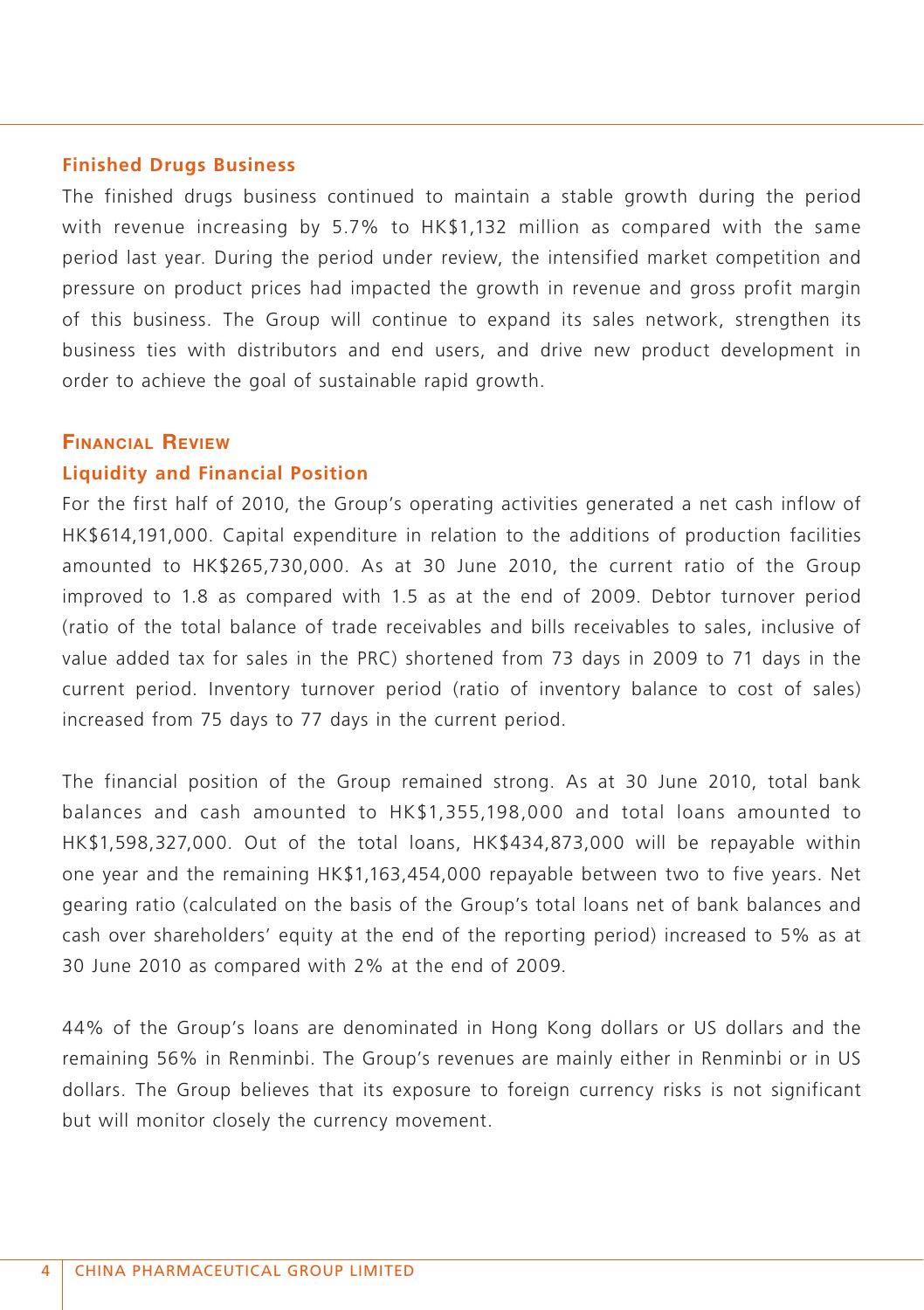#### **Pledge of Assets**

As at 30 June 2010, bank deposits of HK\$41,801,000 (31.12.2009: HK\$50,637,000) were pledged to banks to secure banking facilities.

#### **Contingent Liabilities**

As disclosed in the press announcement of the Company dated 22 February 2005, the Company and one of its subsidiaries were named as, among others, defendants in a number of antitrust complaints filed in the United States. Up to the date of this report, four antitrust complaints have been served on the Company and three antitrust complaints have been served on the subsidiary.

The directors and management of the Company intend to contest the claims set out in the antitrust complaints vigorously. The Group has appointed legal advisers to advise them in the legal proceedings and the outcome of the antitrust complaints cannot be reliably estimated with reasonable certainty at this stage.

Further information on the antitrust complaints is set out in note 16 to the condensed consolidated financial statements.

#### **Employees**

As at 30 June 2010, the Group had about 10,941 employees, the majority of them were employed in the PRC. The Group will continue to offer competitive remuneration packages, discretionary share options and bonuses to staff based on the performance of the Group and the individual employee.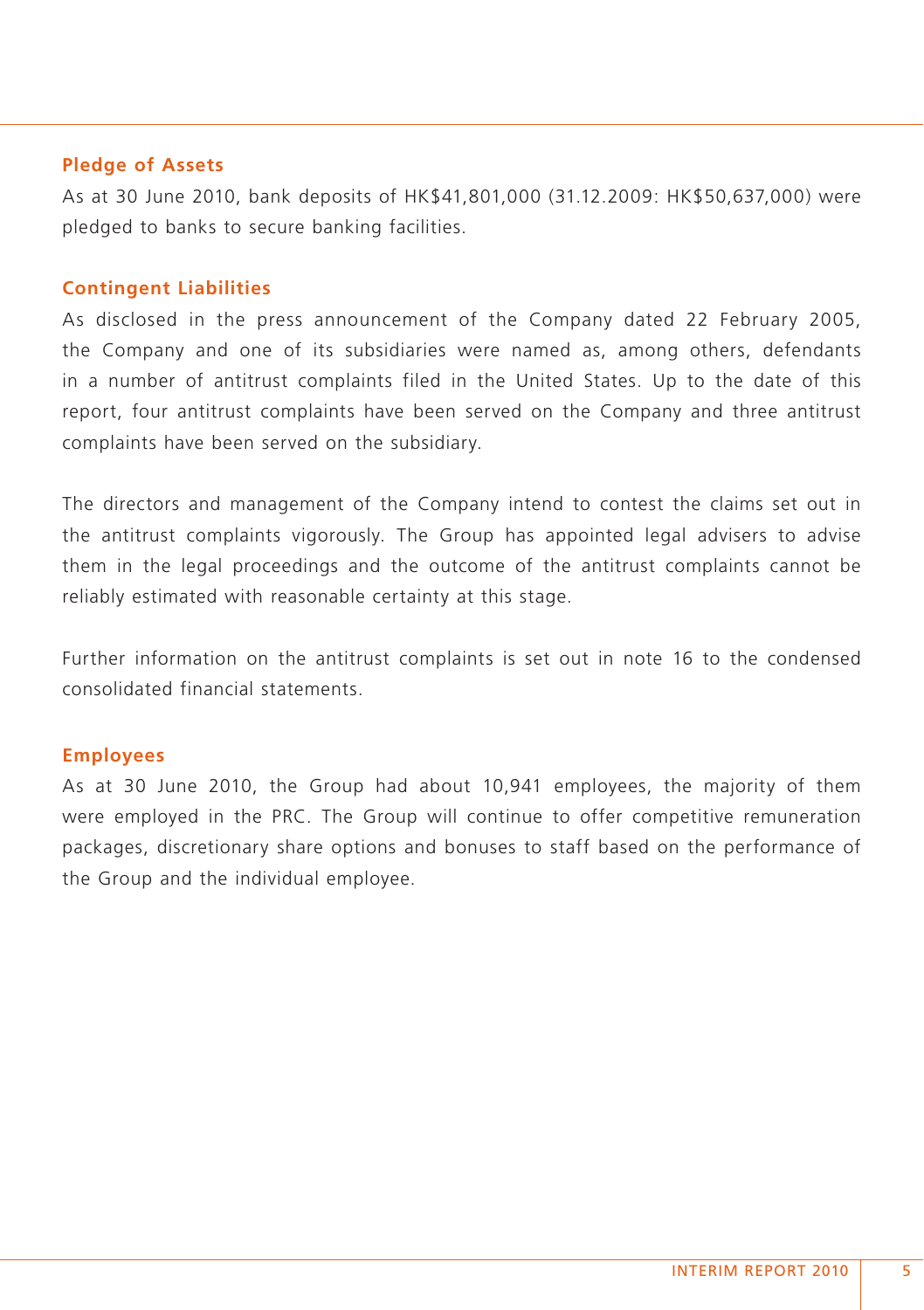# **REPORT ON REVIEW OF INTERIM FINANCIAL INFORMATION**



#### **To The Board of Directors of China Pharmaceutical Group Limited**

*(incorporated in Hong Kong with limited liability)*

# **INTRODUCTION**

We have reviewed the interim financial information set out on pages 8 to 32, which comprises the condensed consolidated statement of financial position of China Pharmaceutical Group Limited (the "Company") and its subsidiaries (collectively referred to as the "Group") as of 30 June 2010 and the related condensed consolidated income statement, statement of comprehensive income, statement of changes in equity and statement of cash flows for the six-month period then ended and certain explanatory notes. The Main Board Listing Rules Governing the Listing of Securities on The Stock Exchange of Hong Kong Limited require the preparation of a report on interim financial information to be in compliance with the relevant provisions thereof and Hong Kong Accounting Standard 34 "Interim Financial Reporting" ("HKAS 34") issued by the Hong Kong Institute of Certified Public Accountants. The directors of the Company are responsible for the preparation and presentation of this interim financial information in accordance with HKAS 34. Our responsibility is to express a conclusion on this interim financial information based on our review, and to report our conclusion solely to you, as a body, in accordance with our agreed terms of engagement, and for no other purpose. We do not assume responsibility towards or accept liability to any other person for the contents of this report.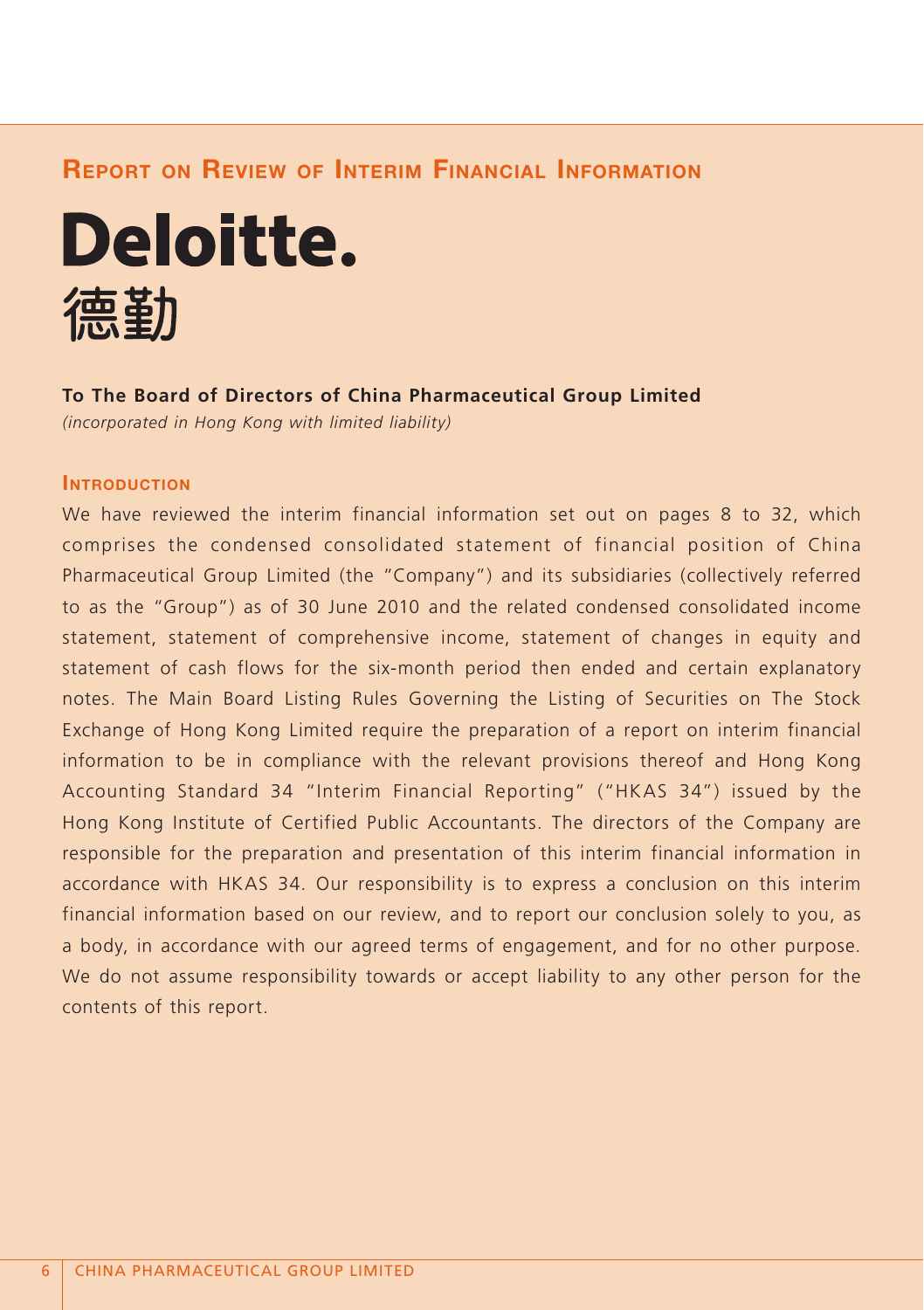## **SCOPE OF REVIEW**

We conducted our review in accordance with Hong Kong Standard on Review Engagements 2410 "Review of Interim Financial Information Performed by the Independent Auditor of the Entity" issued by the Hong Kong Institute of Certified Public Accountants. A review of interim financial information consists of making inquiries, primarily of persons responsible for financial and accounting matters, and applying analytical and other review procedures. A review is substantially less in scope than an audit conducted in accordance with Hong Kong Standards on Auditing and consequently does not enable us to obtain assurance that we would become aware of all significant matters that might be identified in an audit. Accordingly, we do not express an audit opinion.

## **CONCLUSION**

Based on our review, nothing has come to our attention that causes us to believe that the interim financial information is not prepared, in all material respects, in accordance with HKAS 34.

#### **Deloitte Touche Tohmatsu**

*Certified Public Accountants* Hong Kong 30 August 2010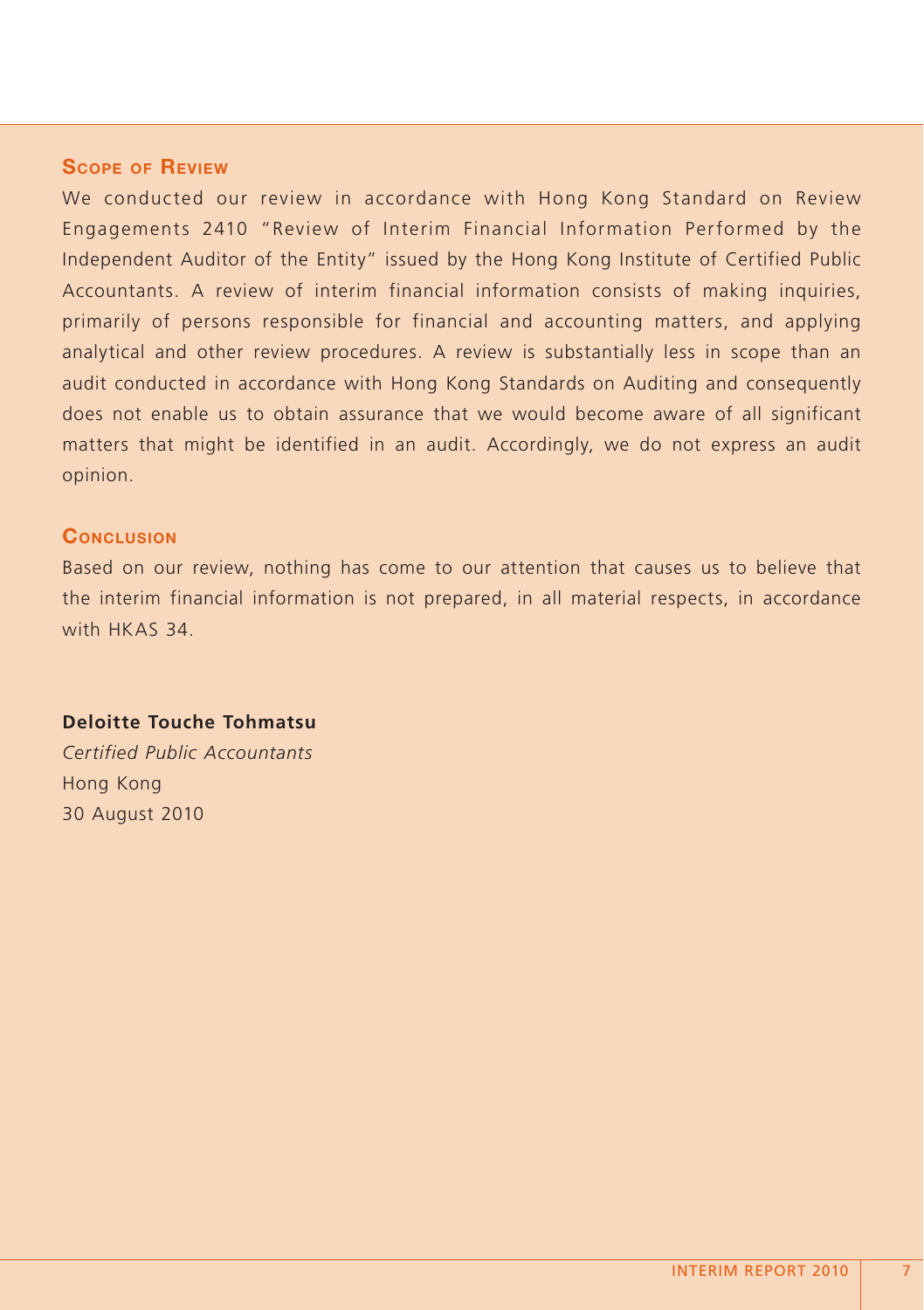# **CONDENSED CONSOLIDATED INCOME STATEMENT**

*FOR THE SIX MONTHS ENDED 30 JUNE 2010*

|                                                 |                | For the six months |             |  |  |
|-------------------------------------------------|----------------|--------------------|-------------|--|--|
|                                                 |                | ended 30 June      |             |  |  |
|                                                 |                | 2010               | 2009        |  |  |
|                                                 | <b>Notes</b>   | <b>HK\$'000</b>    | HK\$'000    |  |  |
|                                                 |                | (Unaudited)        | (Unaudited) |  |  |
| Revenue                                         | $\overline{3}$ | 3,941,018          | 3,502,908   |  |  |
| Cost of sales                                   |                | (2,710,806)        | (2,330,866) |  |  |
| Gross profit                                    |                | 1,230,212          | 1,172,042   |  |  |
| Other income                                    |                | 21,087             | 16,553      |  |  |
| Selling and distribution expenses               |                | (245, 959)         | (299, 903)  |  |  |
| Administrative expenses                         |                | (313,601)          | (216, 246)  |  |  |
| Other expenses                                  |                | (122, 783)         | (27, 855)   |  |  |
| Operating profit                                |                | 568,956            | 644,591     |  |  |
| Share of results of a jointly controlled entity |                | 3,628              | 322         |  |  |
| Finance costs                                   |                | (34, 624)          | (35, 596)   |  |  |
| Profit before tax                               | $\overline{4}$ | 537,960            | 609,317     |  |  |
| Income tax expense                              | 5              | (100, 106)         | (72, 049)   |  |  |
| Profit for the period                           |                | 437,854            | 537,268     |  |  |
| Profit for the period attributable to:          |                |                    |             |  |  |
| Owners of the Company                           |                | 426,223            | 532,710     |  |  |
| Non-controlling interests                       |                | 11,631             | 4,558       |  |  |
|                                                 |                | 437,854            | 537,268     |  |  |
|                                                 |                | <b>HK</b> cents    | HK cents    |  |  |
| Earnings per share - Basic                      | $\overline{7}$ | 27.77              | 34.71       |  |  |
|                                                 |                |                    |             |  |  |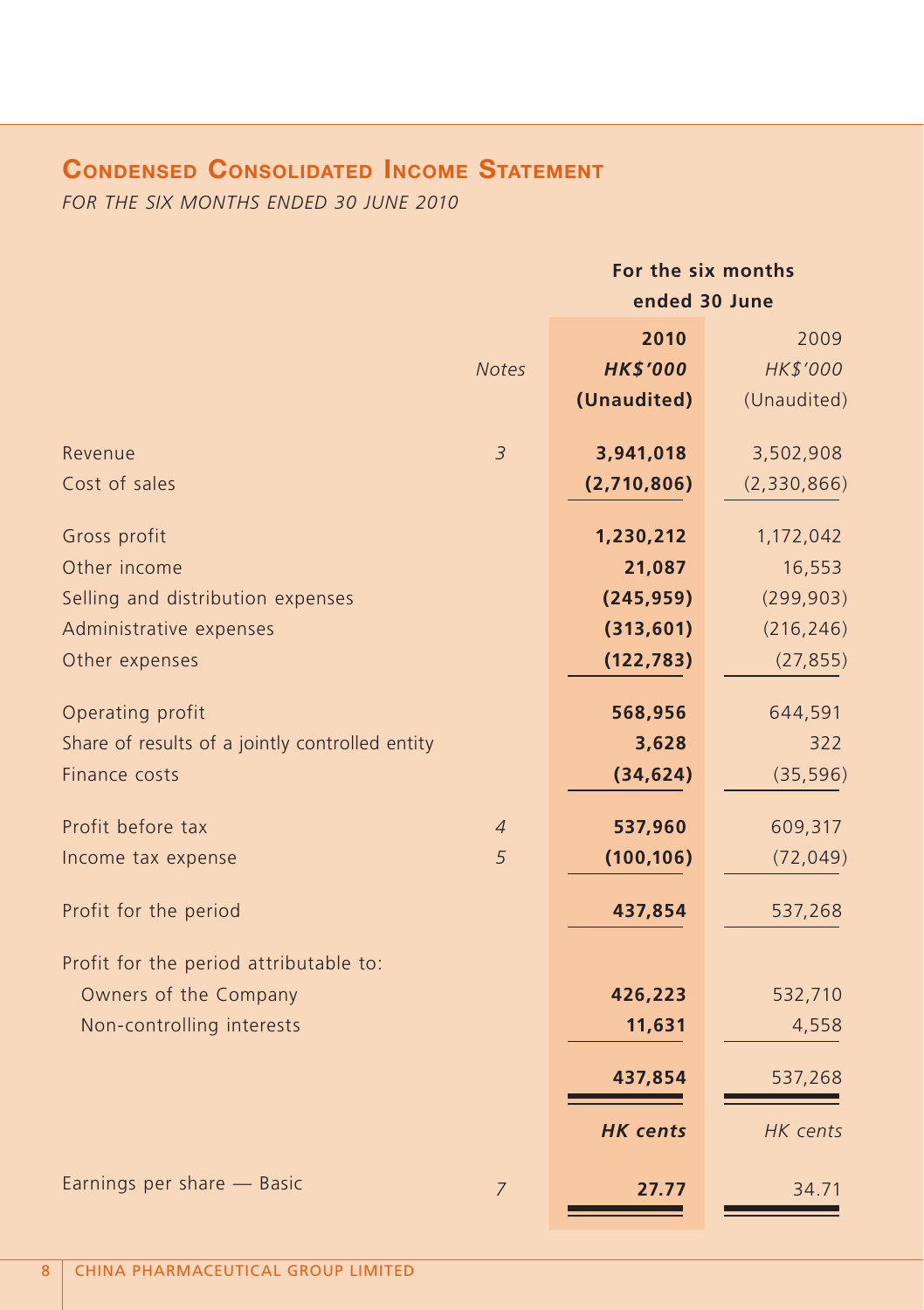# **CONDENSED CONSOLIDATED STATEMENT OF COMPREHENSIVE INCOME**

*FOR THE SIX MONTHS ENDED 30 JUNE 2010*

|                                                               | For the six months |             |  |  |
|---------------------------------------------------------------|--------------------|-------------|--|--|
|                                                               | ended 30 June      |             |  |  |
|                                                               | 2010               | 2009        |  |  |
|                                                               | <b>HK\$'000</b>    | HK\$'000    |  |  |
|                                                               | (Unaudited)        | (Unaudited) |  |  |
| Profit for the period                                         | 437,854            | 537,268     |  |  |
| Other comprehensive income:                                   |                    |             |  |  |
| Gain on fair value change of available-for-sale               |                    |             |  |  |
| investment                                                    | 590                | 7,582       |  |  |
| Total comprehensive income for the period                     | 438,444            | 544,850     |  |  |
| Total comprehensive income for the period<br>attributable to: |                    |             |  |  |
| Owners of the Company                                         | 426,813            | 540,292     |  |  |
|                                                               | 11,631             | 4,558       |  |  |
| Non-controlling interests                                     |                    |             |  |  |
|                                                               | 438,444            | 544,850     |  |  |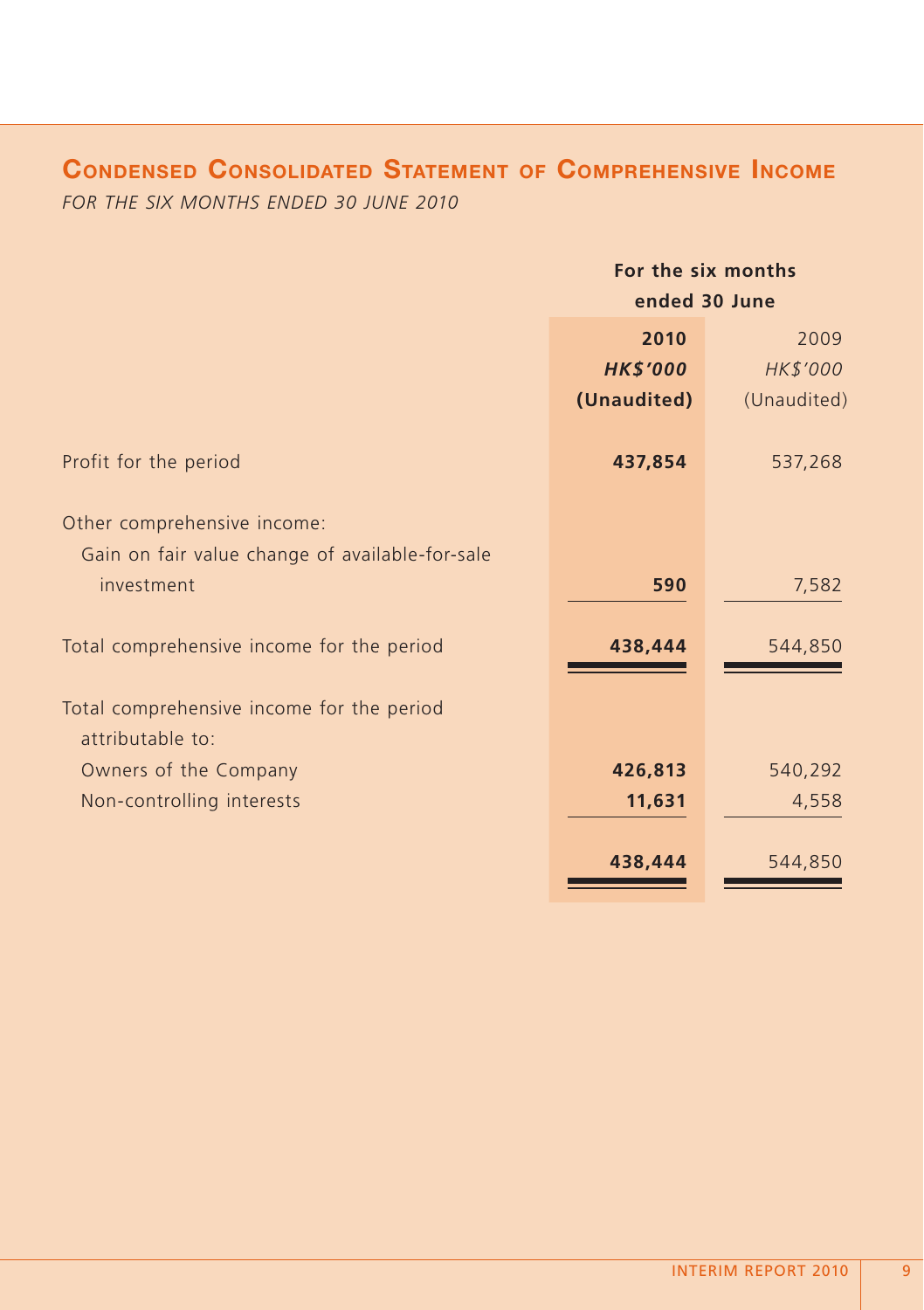# **CONDENSED CONSOLIDATED STATEMENT OF FINANCIAL POSITION**

*AT 30 JUNE 2010*

|                                                                                                                                                                                                                                                 | <b>Notes</b>                                 | As at<br>30 June<br>2010<br><b>HK\$'000</b><br>(Unaudited)    | As at<br>31 December<br>2009<br>HK\$'000<br>(Audited)               |
|-------------------------------------------------------------------------------------------------------------------------------------------------------------------------------------------------------------------------------------------------|----------------------------------------------|---------------------------------------------------------------|---------------------------------------------------------------------|
| <b>Non-current assets</b><br>Property, plant and equipment<br>Prepaid lease payments<br>Intangible assets<br>Goodwill<br>Interest in a jointly controlled entity<br>Available-for-sale investment                                               | 8                                            | 4,011,953<br>255,011<br>152,323<br>150,843<br>23,059<br>8,360 | 4,044,989<br>257,499<br>154,528<br>150,843<br>23,976<br>7,770       |
|                                                                                                                                                                                                                                                 |                                              | 4,601,549                                                     | 4,639,605                                                           |
| <b>Current assets</b><br>Inventories<br>Trade and other receivables<br><b>Bills receivables</b><br>Prepaid lease payments<br>Tax recoverable                                                                                                    | $\mathcal{G}$<br>9                           | 1,153,294<br>1,182,157<br>794,743<br>7,625                    | 978,525<br>1,065,967<br>725,750<br>7,605<br>60                      |
| Trade receivables due from a related<br>company<br>Trade receivables due from a connected                                                                                                                                                       | 10                                           | 279                                                           |                                                                     |
| company<br>Amount due from a jointly controlled entity<br>Pledged bank deposits<br>Bank balances and cash                                                                                                                                       | 10<br>10<br>11                               | 29,198<br>21,910<br>41,801<br>1,313,397                       | 28,283<br>17,939<br>50,637<br>1,443,163                             |
|                                                                                                                                                                                                                                                 |                                              | 4,544,404                                                     | 4,317,929                                                           |
| <b>Current liabilities</b><br>Trade and other payables<br><b>Bills payables</b><br>Trade payables due to a related company<br>Amounts due to related companies<br>Amounts due to connected companies<br>Tax liabilities<br>Unsecured bank loans | 12<br>12<br>10<br>10<br>10<br>1 <sub>3</sub> | 1,872,260<br>172,380<br>1.149<br>20,347<br>69,954<br>434,873  | 1,497,610<br>357,045<br>829<br>7,057<br>37,449<br>96,540<br>880,782 |
|                                                                                                                                                                                                                                                 |                                              | 2,570,963                                                     | 2,877,312                                                           |
| Net current assets                                                                                                                                                                                                                              |                                              | 1,973,441                                                     | 1,440,617                                                           |
| Total assets less current liabilities                                                                                                                                                                                                           |                                              | 6,574,990                                                     | 6,080,222                                                           |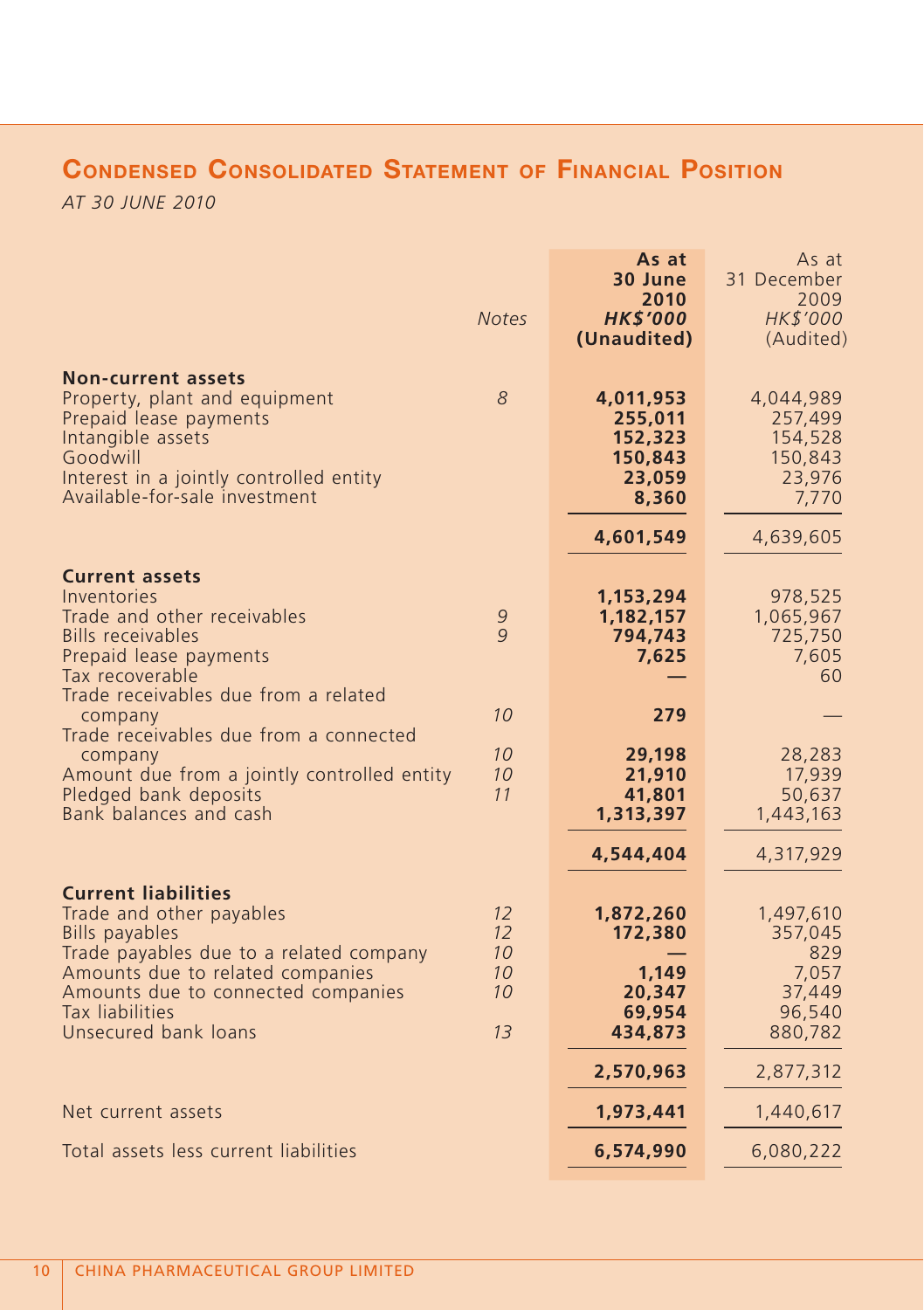|                                                                                                                             | <b>Notes</b> | As at<br>30 June<br>2010<br><b>HK\$'000</b><br>(Unaudited) | As at<br>31 December<br>2009<br>HK\$'000<br>(Audited) |
|-----------------------------------------------------------------------------------------------------------------------------|--------------|------------------------------------------------------------|-------------------------------------------------------|
| <b>Non-current liabilities</b><br>Unsecured bank loans<br>Loan from a jointly controlled entity<br>Deferred tax liabilities | 13<br>14     | 1,163,454<br>38,141                                        | 687,027<br>28,409<br>35,323                           |
|                                                                                                                             |              | 1,201,595                                                  | 750,759                                               |
| Net assets                                                                                                                  |              | 5,373,395                                                  | 5,329,463                                             |
| <b>Capital and reserves</b><br>Share capital<br>Reserves                                                                    |              | 153,496<br>5,062,298                                       | 153,496<br>5,006,788                                  |
| Equity attributable to owners of the<br>Company<br>Non-controlling interests                                                |              | 5,215,794<br>157,601                                       | 5,160,284<br>169,179                                  |
| Total equity                                                                                                                |              | 5,373,395                                                  | 5,329,463                                             |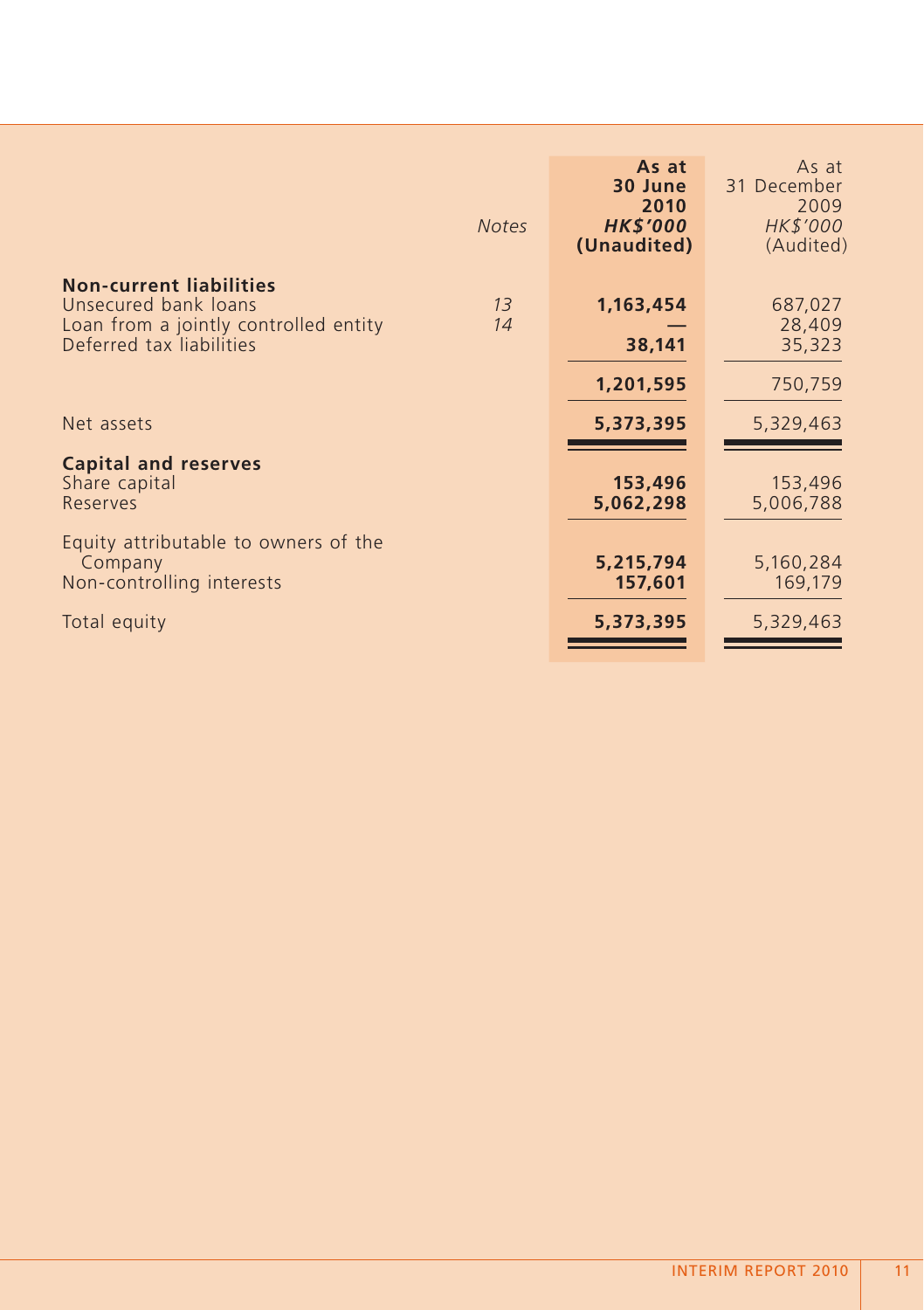# **CONDENSED CONSOLIDATED STATEMENT OF CHANGES IN EQUITY**

*FOR THE SIX MONTHS ENDED 30 JUNE 2010*

|                                                                                                                           |                                     |                                     |                                                     |                                            |                                        | Equity attributable to owners of the Company            |                                                  |                                                                  |                                               |                          |                                                     |                          |
|---------------------------------------------------------------------------------------------------------------------------|-------------------------------------|-------------------------------------|-----------------------------------------------------|--------------------------------------------|----------------------------------------|---------------------------------------------------------|--------------------------------------------------|------------------------------------------------------------------|-----------------------------------------------|--------------------------|-----------------------------------------------------|--------------------------|
|                                                                                                                           | Share<br>capital<br><b>HK\$'000</b> | Share<br>premium<br><b>HK\$'000</b> | Capital<br>redemption<br>reserve<br><b>HK\$'000</b> | Capital<br>contribution<br><b>HK\$'000</b> | Goodwill<br>reserve<br><b>HK\$'000</b> | Investment<br>revaluation<br>reserve<br><b>HK\$'000</b> | <b>Translation</b><br>reserve<br><b>HK\$'000</b> | Non-<br>distributable<br>reserves<br><b>HK\$'000</b><br>(note i) | <b>Retained</b><br>profits<br><b>HK\$'000</b> | Total<br><b>HK\$'000</b> | Non-<br>controlling<br>interests<br><b>HK\$'000</b> | Total<br><b>HK\$'000</b> |
| At 1 January 2009 (Audited)                                                                                               | 153,496                             | 1,116,727                           | 316                                                 | 1,599                                      | (160, 130)                             |                                                         | 733,145                                          | 588,202                                                          | 2,064,023                                     | 4,497,378                | 85,817                                              | 4,583,195                |
| Profit for the period<br>Gain on fair value change of                                                                     |                                     |                                     |                                                     |                                            |                                        |                                                         |                                                  |                                                                  | 532,710                                       | 532,710                  | 4,558                                               | 537,268                  |
| available-for-sale investment                                                                                             |                                     |                                     |                                                     |                                            |                                        | 7,582                                                   |                                                  |                                                                  |                                               | 7,582                    |                                                     | 7,582                    |
| Total comprehensive income for the period<br>Acquisition of additional interest in                                        |                                     |                                     |                                                     |                                            |                                        | 7,582                                                   |                                                  |                                                                  | 532,710                                       | 540,292                  | 4,558                                               | 544,850                  |
| a subsidiary (note ii)<br>Final dividend recognised for the year                                                          |                                     |                                     |                                                     |                                            |                                        |                                                         |                                                  |                                                                  |                                               |                          | (6,067)                                             | (6,067)                  |
| ended 31 December 2008 (note 6)                                                                                           |                                     |                                     |                                                     | $\overline{a}$                             |                                        |                                                         |                                                  |                                                                  | (306, 992)                                    | (306, 992)               | $\overline{\phantom{0}}$                            | (306, 992)               |
| At 30 June 2009 (Unaudited)                                                                                               | 153,496                             | 1,116,727                           | 316                                                 | 1,599                                      | (160, 130)                             | 7,582                                                   | 733,145                                          | 588,202                                                          | 2,289,741                                     | 4,730,678                | 84,308                                              | 4,814,986                |
| Profit for the period<br>Loss on fair value change of                                                                     |                                     |                                     |                                                     |                                            |                                        |                                                         |                                                  |                                                                  | 438,029                                       | 438,029                  | 7,737                                               | 445,766                  |
| available-for-sale investment<br>Released on disposal of a subsidiary                                                     |                                     |                                     | -                                                   | -<br>(1,599)                               |                                        | (6, 824)<br>$\overline{\phantom{a}}$                    |                                                  |                                                                  |                                               | (6, 824)<br>(1,599)      |                                                     | (6, 824)<br>(1,599)      |
| Total comprehensive income for the period<br>Released on disposal of a subsidiary<br>Capital contribution by the minority |                                     |                                     | $\overline{\phantom{0}}$                            | (1, 599)<br>$\qquad \qquad -$              |                                        | (6, 824)<br>$\qquad \qquad -$                           | (17, 229)                                        | $\qquad \qquad -$                                                | 438,029<br>17,229                             | 429,606                  | 7,737<br>$\overline{\phantom{0}}$                   | 437,343                  |
| shareholder of a subsidiary<br>Acquisition of subsidiaries                                                                |                                     |                                     |                                                     | -                                          |                                        |                                                         |                                                  |                                                                  |                                               |                          | 34.092<br>43,042                                    | 34.092<br>43,042         |
| At 31 December 2009 (Audited)                                                                                             | 153,496                             | 1,116,727                           | 316                                                 |                                            | (160, 130)                             | 758                                                     | 715,916                                          | 588,202                                                          | 2,744,999                                     | 5,160,284                | 169,179                                             | 5,329,463                |
| Profit for the period<br>Gain on fair value change of                                                                     |                                     |                                     |                                                     |                                            |                                        |                                                         |                                                  |                                                                  | 426,223                                       | 426,223                  | 11,631                                              | 437,854                  |
| available-for-sale investment                                                                                             |                                     |                                     |                                                     |                                            |                                        | 590                                                     |                                                  |                                                                  |                                               | 590                      |                                                     | 590                      |
| Total comprehensive income for the period<br>Final dividend recognised for the year                                       |                                     |                                     |                                                     |                                            |                                        | 590                                                     |                                                  |                                                                  | 426,223                                       | 426,813                  | 11,631                                              | 438,444                  |
| ended 31 December 2009 (note 6)<br>Capital contribution by the minority                                                   |                                     |                                     |                                                     |                                            |                                        |                                                         |                                                  |                                                                  | (368, 391)                                    | (368, 391)               |                                                     | (368, 391)               |
| shareholder of a subsidiary<br>Deemed acquisition of additional interest in a                                             |                                     |                                     |                                                     |                                            |                                        |                                                         |                                                  |                                                                  |                                               |                          | 8,133                                               | 8,133                    |
| subsidiary (note iii)<br>Dividends paid to the minority shareholder                                                       |                                     |                                     |                                                     |                                            | (2.912)                                |                                                         |                                                  |                                                                  |                                               | (2.912)                  | (31, 179)                                           | (34,091)                 |
| of a subsidiary                                                                                                           |                                     |                                     |                                                     |                                            |                                        |                                                         |                                                  |                                                                  |                                               |                          | (163)                                               | (163)                    |
| At 30 June 2010 (Unaudited)                                                                                               | 153,496                             | 1,116,727                           | 316                                                 |                                            | (163, 042)                             | 1,348                                                   | 715,916                                          | 588.202                                                          | 2.802.831                                     | 5.215.794                | 157.601                                             | 5.373.395                |
|                                                                                                                           |                                     |                                     |                                                     |                                            |                                        |                                                         |                                                  |                                                                  |                                               |                          |                                                     |                          |

#### *Notes:*

- (i) The non-distributable reserves represent statutory reserves appropriated from the profit after tax of the Company's subsidiaries and jointly controlled entity in the People's Republic of China (the "PRC") under the laws and regulations of the PRC.
- (ii) During the period ended 30 June 2009, the Group acquired the remaining 49% equity interest in a non wholly-owned subsidiary, Shijiazhuang Pharma Group (Inner Mongolia) Zhongxing Huanbao Co., Ltd., which then became a wholly-owned subsidiary of the Group.
- (iii) During the period ended 30 June 2010, the shareholding of the Group in a non wholly-owned subsidiary, Shijiazhuang Pharma Group Yinhu Pharmaceutical Co., Ltd., has increased from 70% to 80%.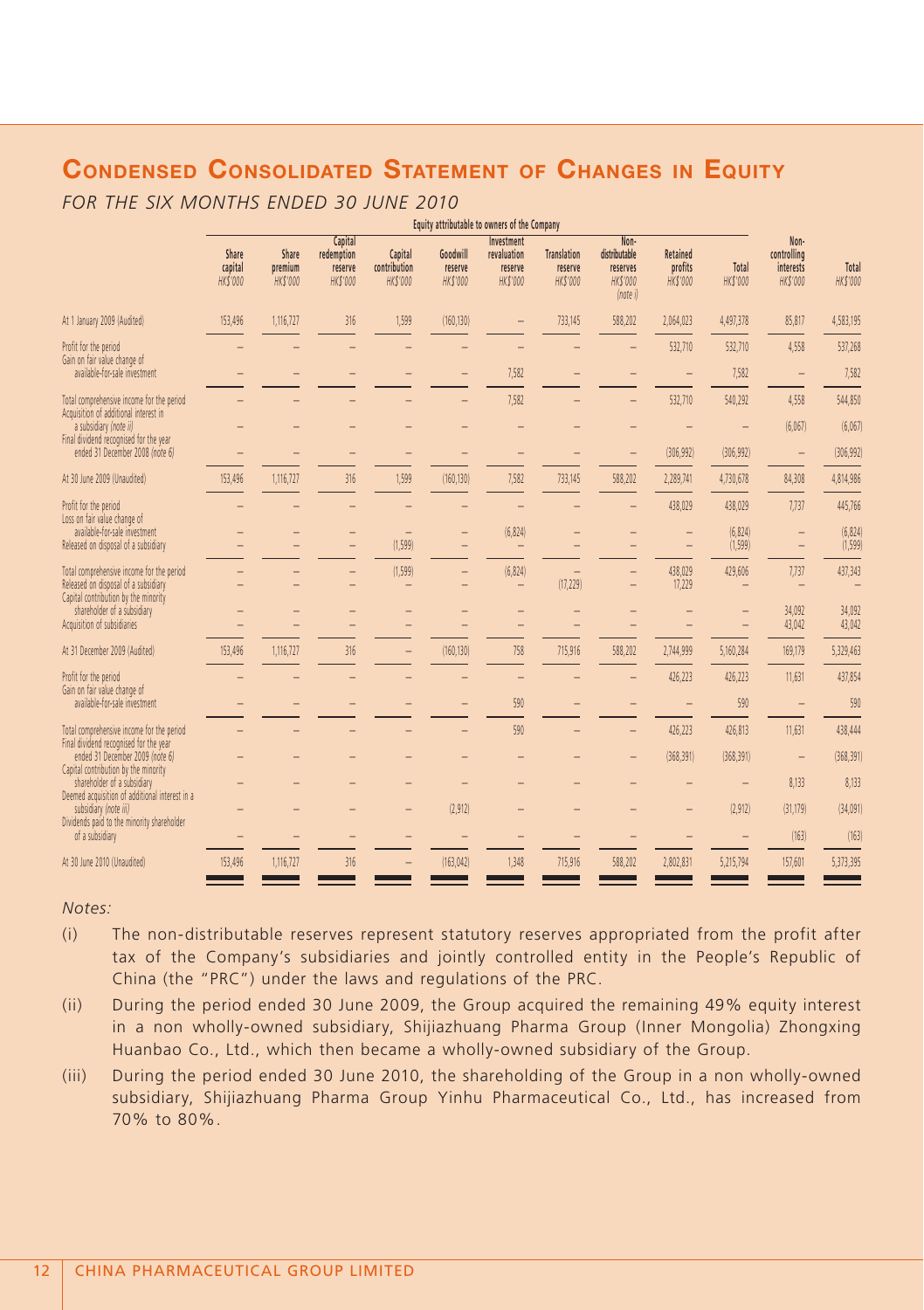# **CONDENSED CONSOLIDATED STATEMENT OF CASH FLOWS**

*FOR THE SIX MONTHS ENDED 30 JUNE 2010*

|                                                                                                                                                                                              | For the six months<br>ended 30 June                            |                                                                          |  |
|----------------------------------------------------------------------------------------------------------------------------------------------------------------------------------------------|----------------------------------------------------------------|--------------------------------------------------------------------------|--|
|                                                                                                                                                                                              | 2010<br><b>HK\$'000</b><br>(Unaudited)                         | 2009<br>HK\$'000<br>(Unaudited)                                          |  |
| Net cash from operating activities                                                                                                                                                           | 614,191                                                        | 777,240                                                                  |  |
| Net cash used in investing activities:<br>Purchase of property, plant and equipment<br>Purchase of intangible assets<br>Proceeds on disposal of property, plant and                          | (306, 601)<br>(8, 131)                                         | (216, 232)<br>(1, 386)                                                   |  |
| equipment<br>Deposit paid for acquisition of a business                                                                                                                                      | 2,824                                                          | 2,066<br>(79, 545)                                                       |  |
| Acquisition of additional interest in a subsidiary<br>Other investing cash flows                                                                                                             | (13, 878)                                                      | (10, 227)<br>(31, 518)                                                   |  |
|                                                                                                                                                                                              | (325, 786)                                                     | (336, 842)                                                               |  |
| Net cash (used in) from financing activities:<br>New bank loans raised<br>Repayment of bank loans<br>Dividend paid<br>Repayment of loan from a related company<br>Other financing cash flows | 686,817<br>(656, 299)<br>(368, 391)<br>(80, 298)<br>(418, 171) | 864,009<br>(533, 463)<br>(150, 296)<br>(113, 636)<br>(35, 596)<br>31,018 |  |
| Net (decrease) increase in cash and cash equivalents<br>Cash and cash equivalents at 1 January                                                                                               | (129, 766)<br>1,443,163                                        | 471,416<br>1,121,062                                                     |  |
| Cash and cash equivalents at 30 June                                                                                                                                                         | 1,313,397                                                      | 1,592,478                                                                |  |
| Represented by bank balances and cash classified as:<br>Current assets<br>Assets classified as held for sale                                                                                 | 1,313,397                                                      | 1,578,490<br>13,988                                                      |  |
|                                                                                                                                                                                              | 1,313,397                                                      | 1,592,478                                                                |  |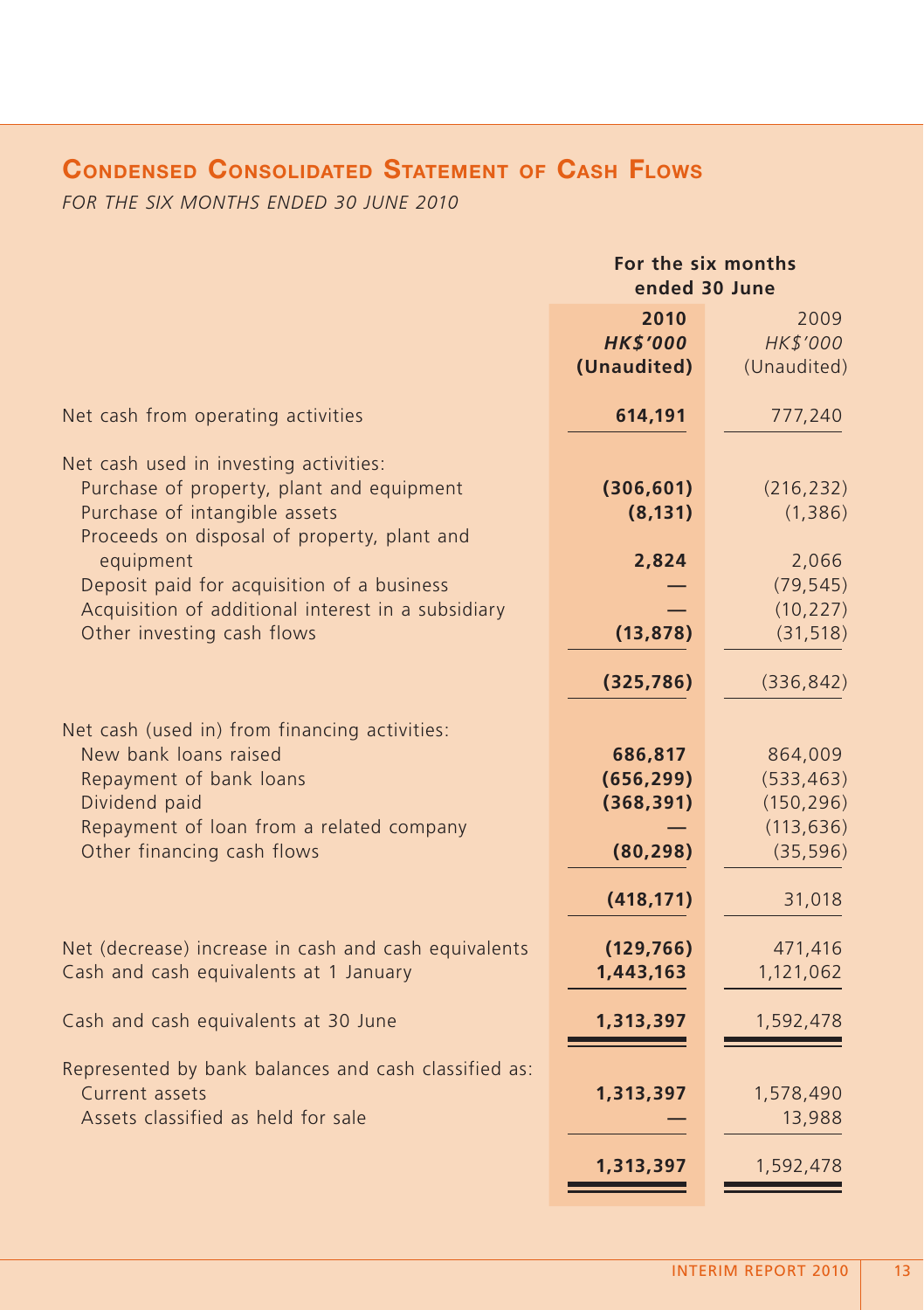# **NOTES TO THE CONDENSED CONSOLIDATED FINANCIAL STATEMENTS** *FOR THE SIX MONTHS ENDED 30 JUNE 2010*

#### **1. Basis of preparation**

The condensed consolidated financial statements have been prepared in accordance with the applicable disclosure requirements of Appendix 16 to the Rules Governing the Listing of Securities on The Stock Exchange of Hong Kong Limited (the "Listing Rules") and with Hong Kong Accounting Standard 34 "Interim Financial Reporting" issued by the Hong Kong Institute of Certified Public Accountants (the "HKICPA").

#### **2. Principal accounting policies**

The condensed consolidated financial statements have been prepared on the historical cost basis except for certain financial instruments, which are measured at fair values.

The accounting policies used in the condensed consolidated financial statements are consistent with those followed in the preparation of the annual financial statements of the Company and its subsidiaries (the "Group") for the year ended 31 December 2009, except as described below.

In the current interim period, the Group has applied, for the first time, a number of new and revised standards, amendments and interpretations ("new and revised HKFRSs") issued by the **HKICPA** 

| HKFRSs (Amendments) | Amendment to HKFRS 5 as part of Improvements to     |
|---------------------|-----------------------------------------------------|
|                     | <b>HKFRSs 2008</b>                                  |
| HKFRSs (Amendments) | Improvements to HKFRSs 2009                         |
| HKAS 27 (Revised)   | Consolidated and Separate Financial Statements      |
| HKAS 39 (Amendment) | Eligible Hedged Items                               |
| HKFRS 1 (Amendment) | Additional Exemptions for First-time Adopters       |
| HKFRS 2 (Amendment) | Group Cash-settled Share-based Payment Transactions |
| HKFRS 3 (Revised)   | <b>Business Combinations</b>                        |
| HK(IFRIC)-Int 17    | Distributions of Non-cash Assets to Owners          |

The Group applies HKFRS 3 (Revised) Business Combinations prospectively to business combinations for which the acquisition date is on or after 1 January 2010. The requirements in HKAS 27 (Revised) Consolidated and Separate Financial Statements in relation to accounting for changes in ownership interests in a subsidiary after control is obtained and for loss of control of a subsidiary are also applied prospectively by the Group on or after 1 January 2010.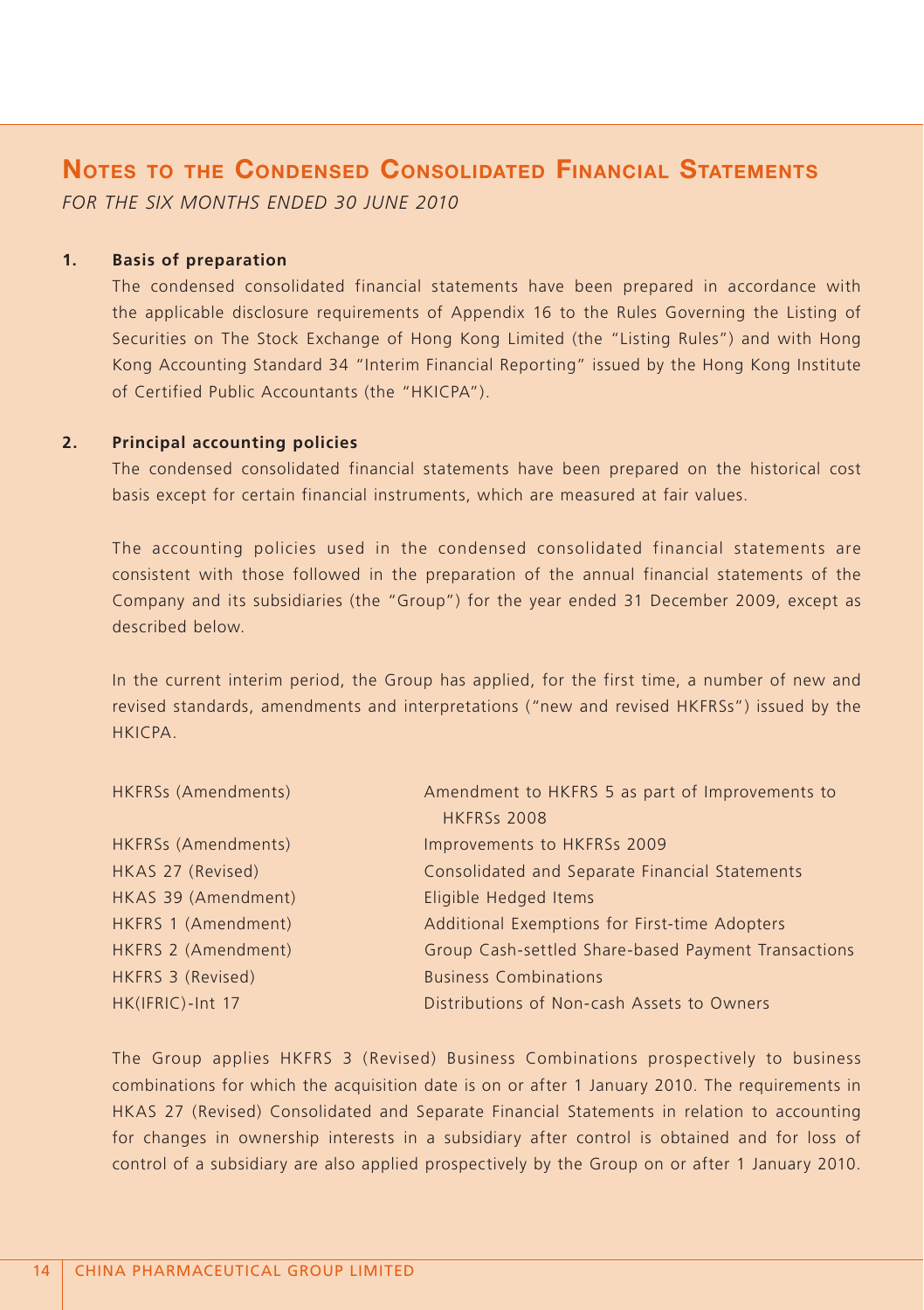#### **2. Principal accounting policies** *(continued)*

As there was no transaction during the current interim period in which HKFRS 3 (Revised) is applicable, the application of HKFRS 3 (Revised) and the consequential amendments to other HKFRSs had no effect on the condensed consolidated financial statements of the Group for the current or prior accounting periods. The application of HKAS 27 had no material effect on the condensed consolidated financial statements of the Group for the current or prior accounting periods.

Results of the Group in future periods may be affected by future transactions for which HKFRS 3 (Revised), HKAS 27 (Revised) and the consequential amendments to the other HKFRSs are applicable.

As part of Improvements to HKFRSs issued in 2009, HKAS 17 Leases has been amended in relation to the classification of leasehold land. Before the amendment to HKAS 17, leasees were required to classify leasehold land as operating leases and present them as prepaid lease payments in the condensed consolidated statement of financial position. The amendment has removed such a requirement. Instead, the amendment requires the classification of leasehold land to be based on the general principles set out in HKAS 17, that are based on the extent to which risks and rewards incidental to ownership of a leased asset lie with the lessor or the lessee.

In accordance with the transitional provisions in the amendment to HKAS 17 Leases, the Group reassessed the classification of land elements of unexpired leases at 1 January 2010 based on information which existed at the inception of these leases. The application of the amendment to HKAS 17 has had no effect on the condensed consolidated financial statements of the Group for the current or prior accounting periods.

The adoption of the other new and revised HKFRSs has had no material effect on the reported results and financial position of the Group for the current or prior accounting periods. Accordingly, no prior period adjustment has been recognised.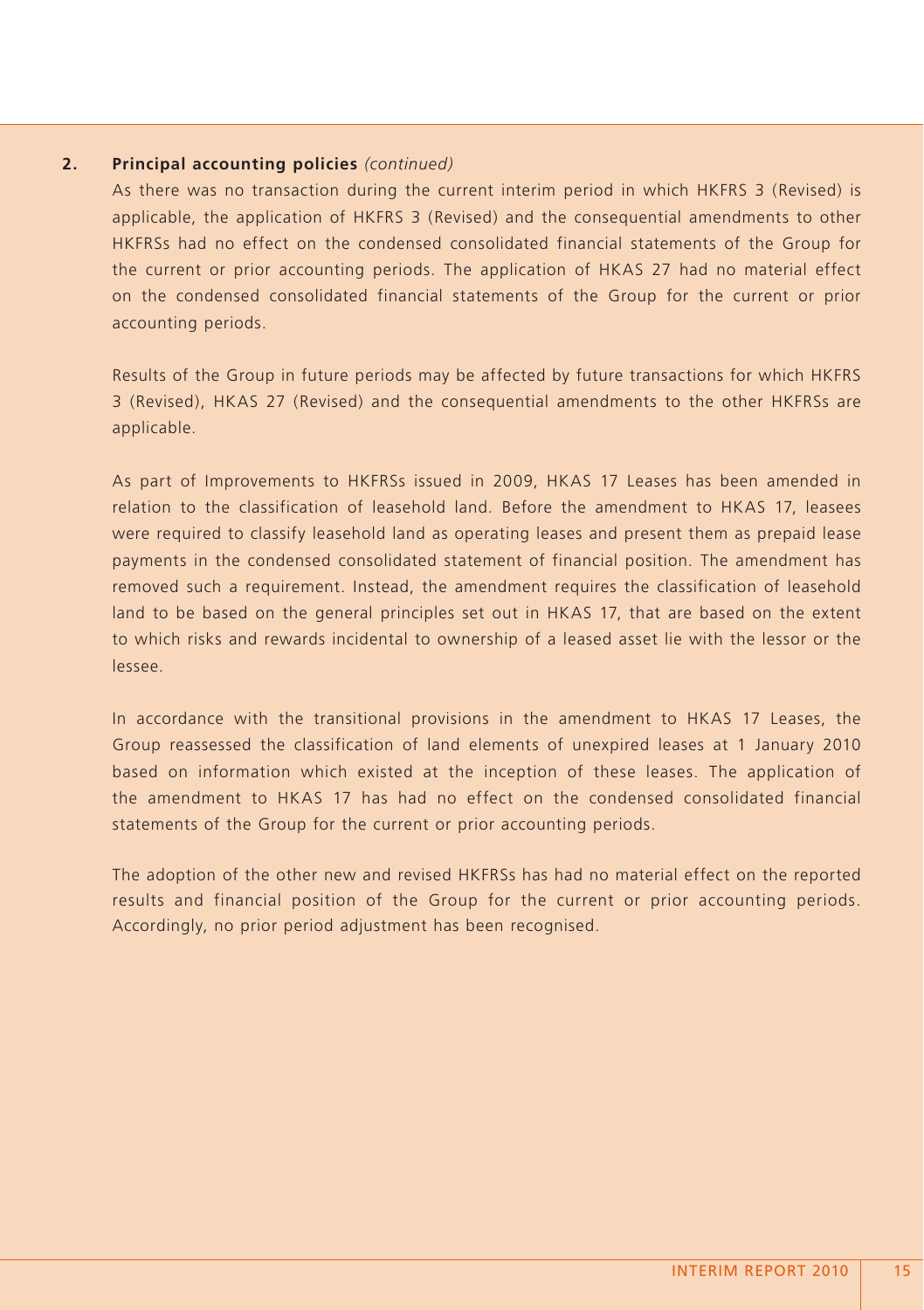#### **2. Principal accounting policies** *(continued)*

The Group has not early applied the following new or revised standards, amendments or interpretations that have been issued but are not yet effective.

| HKFRSs (Amendments) | Improvements to HKFRSs 2010 <sup>1</sup>                                               |
|---------------------|----------------------------------------------------------------------------------------|
| HKAS 24 (Revised)   | Related Party Disclosures <sup>2</sup>                                                 |
| HKAS 32 (Amendment) | Classification of Rights Issues <sup>3</sup>                                           |
| HKFRS 1 (Amendment) | Limited Exemption from Comparative HKFRS 7 Disclosures for                             |
|                     | First-time Adopters <sup>4</sup>                                                       |
| <b>HKFRS 9</b>      | Financial Instruments <sup>5</sup>                                                     |
|                     | HK(IFRIC)-Int 14 (Amendment) Prepayments of a Minimum Funding Requirement <sup>2</sup> |
| HK(IFRIC)-Int 19    | Extinguishing Financial Liabilities with Equity Instruments <sup>4</sup>               |

- 1 Effective for annual periods beginning on or after 1 July 2010 and 1 January 2011, as appropriate
- $\overline{2}$ Effective for annual periods beginning on or after 1 January 2011
- 3 Effective for annual periods beginning on or after 1 February 2010
- 4 Effective for annual periods beginning on or after 1 July 2010
- 5 Effective for annual periods beginning on or after 1 January 2013

HKFRS 9 Financial Instruments introduces new requirements for the classification and measurement of financial assets and will be effective from 1 January 2013, with earlier application permitted. The Standard requires all recognised financial assets that are within the scope of HKAS 39 Financial Instruments: Recognition and Measurement to be measured at either amortised cost or fair value. Specifically, debt investments that (i) are held within a business model whose objective is to collect the contractual cash flows and (ii) have contractual cash flows that are solely payments of principal and interest on the principal outstanding are generally measured at amortised cost. All other debt investments and equity investments are measured at fair value. The application of HKFRS 9 might affect the classification and measurement of the Group's financial assets.

The directors of the Company anticipate that the application of the other new or revised standards, amendments or interpretations will have no material impact on the results and the financial position of the Group.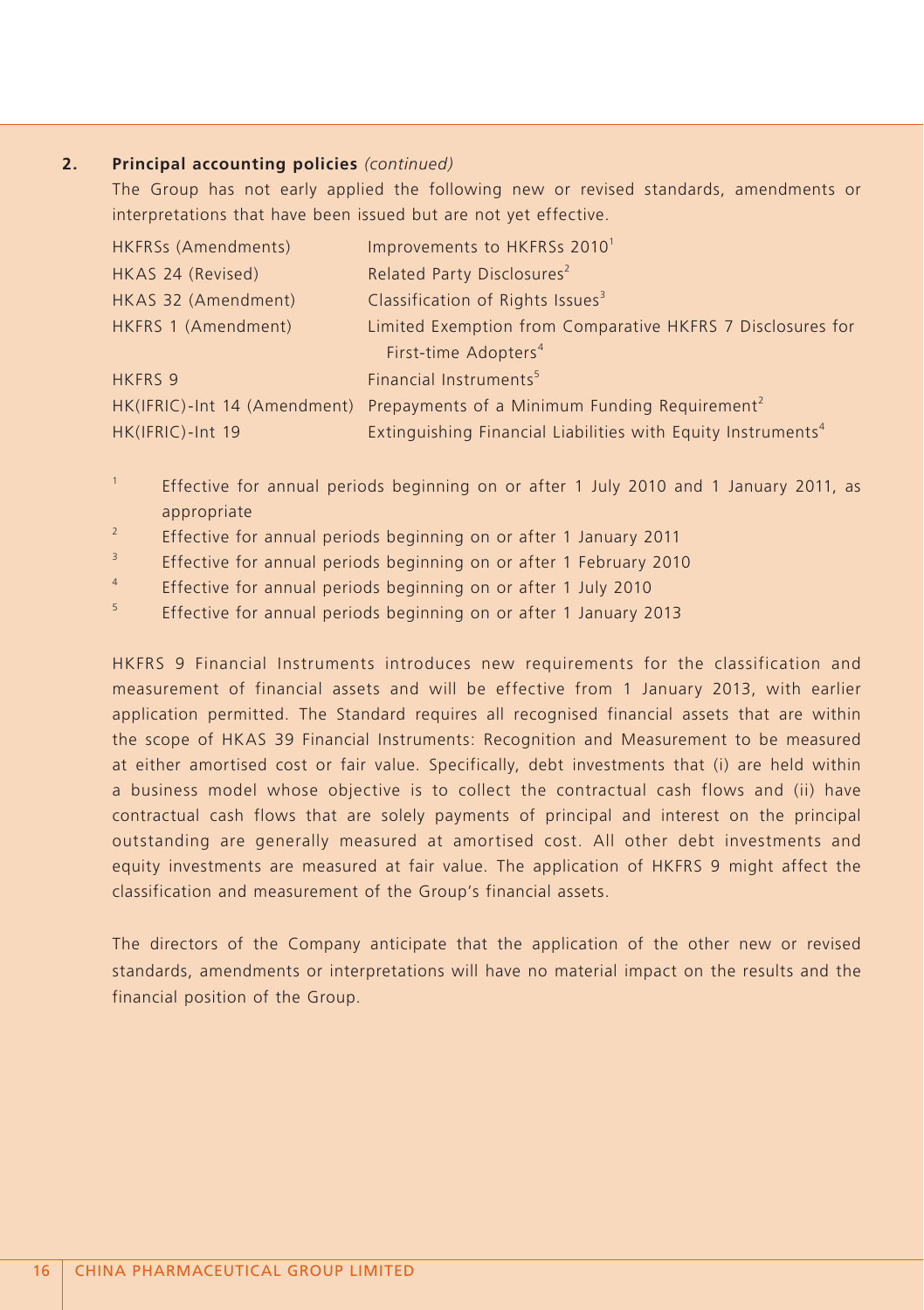# **3. Segment information**

The following is an analysis of the Group's revenue and results by operating segment for the period under review:

|                                                             | Intermediates and<br><b>Bulk Drugs</b> |                    |                 |                |                 |                     |                 |
|-------------------------------------------------------------|----------------------------------------|--------------------|-----------------|----------------|-----------------|---------------------|-----------------|
|                                                             | Vitamin C                              | <b>Antibiotics</b> | <b>Finished</b> |                | Segment         |                     |                 |
|                                                             | series                                 | series             | <b>Drugs</b>    | <b>Others</b>  | Total           | <b>Eliminations</b> | Consolidated    |
|                                                             | <b>HKS'000</b>                         | <b>HK\$'000</b>    | <b>HK\$'000</b> | <b>HKS'000</b> | <b>HK\$'000</b> | <b>HK\$'000</b>     | <b>HK\$'000</b> |
| <b>SEGMENT REVENUE</b>                                      |                                        |                    |                 |                |                 |                     |                 |
| External sales                                              | 1,144,258                              | 1,562,199          | 1,131,542       | 103,019        | 3,941,018       |                     | 3,941,018       |
| Inter-segment sales                                         | 1,163                                  | 459,758            |                 | 138,925        | 599,846         | (599, 846)          |                 |
| <b>TOTAL REVENUE</b>                                        | 1,145,421                              | 2,021,957          | 1,131,542       | 241,944        | 4,540,864       | (599, 846)          | 3,941,018       |
| Inter-segment sales are charged at prevailing market rates. |                                        |                    |                 |                |                 |                     |                 |
| SEGMENT PROFIT (LOSS)                                       | 489,411                                | 58,841             | 99,493          | (2, 346)       |                 |                     | 645,399         |
| Interest income                                             |                                        |                    |                 |                |                 |                     | 4,268           |
| Unallocated central costs                                   |                                        |                    |                 |                |                 |                     | (80, 711)       |
|                                                             |                                        |                    |                 |                |                 |                     |                 |
| Operating profit                                            |                                        |                    |                 |                |                 |                     | 568,956         |
| Share of results of a jointly controlled                    |                                        |                    |                 |                |                 |                     |                 |
| entity                                                      |                                        |                    |                 |                |                 |                     | 3,628           |
| Finance costs                                               |                                        |                    |                 |                |                 |                     | (34, 624)       |
| Profit before tax                                           |                                        |                    |                 |                |                 |                     | 537,960         |

# **For the six months ended 30 June 2010 (Unaudited)**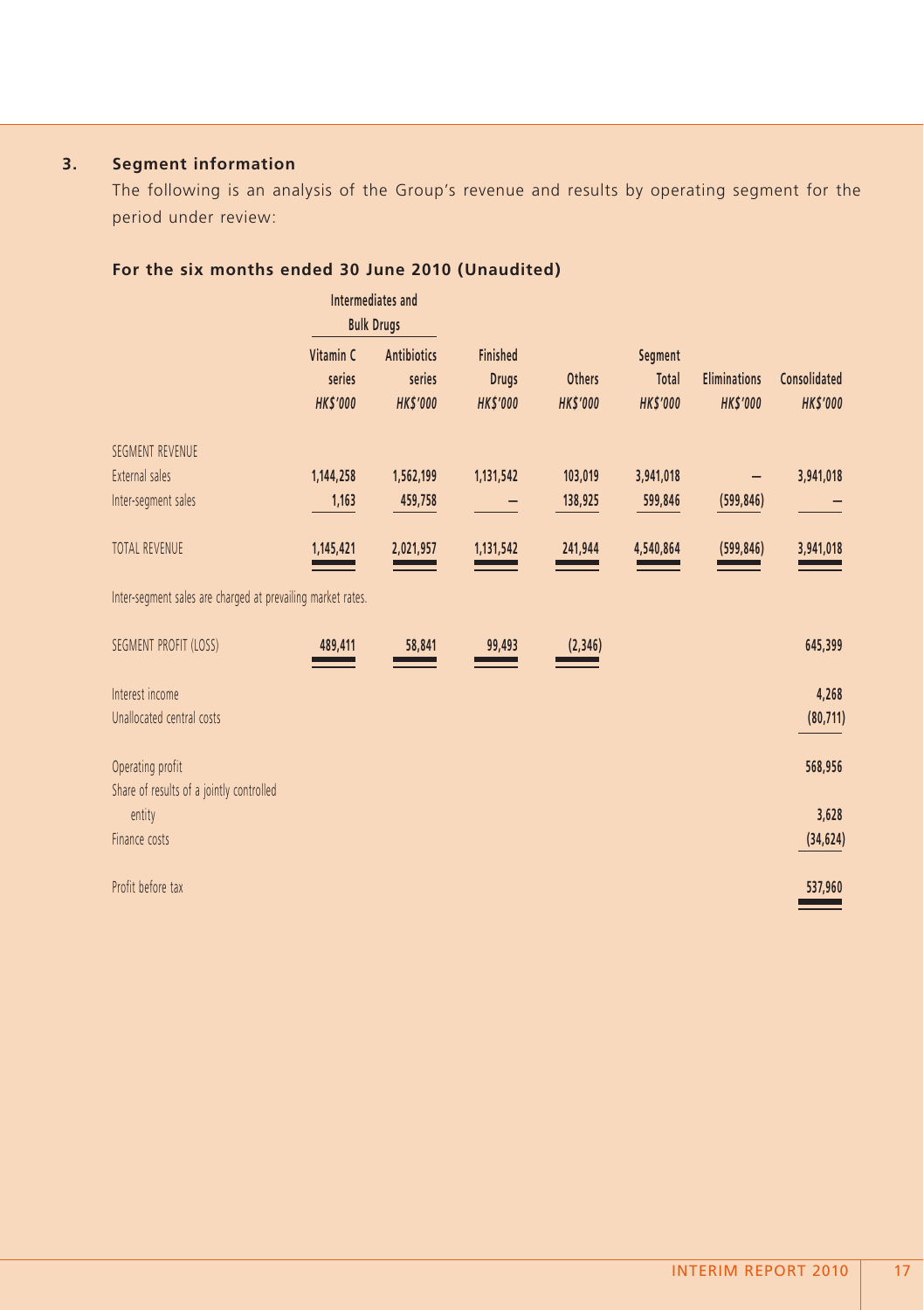## **3. Segment information** *(continued)*

## **For the six months ended 30 June 2009 (Unaudited)**

|                                                              | Intermediates and<br><b>Bulk Drugs</b> |             |                 |                 |           |              |              |
|--------------------------------------------------------------|----------------------------------------|-------------|-----------------|-----------------|-----------|--------------|--------------|
|                                                              | Vitamin C                              | Antibiotics | Finished        |                 | Segment   |              |              |
|                                                              | series                                 | series      | <b>Drugs</b>    | Others          | Total     | Eliminations | Consolidated |
|                                                              | HK\$'000                               | HK\$'000    | <b>HK\$'000</b> | <b>HK\$'000</b> | HK\$'000  | HK\$'000     | HK\$'000     |
| <b>SEGMENT REVENUE</b>                                       |                                        |             |                 |                 |           |              |              |
| External sales                                               | 1,230,307                              | 1,167,518   | 1,070,149       | 34,934          | 3,502,908 |              | 3,502,908    |
| Inter-segment sales                                          | 2,839                                  | 349,717     |                 | 273             | 352,829   | (352, 829)   |              |
| <b>TOTAL REVENUE</b>                                         | 1,233,146                              | 1,517,235   | 1,070,149       | 35,207          | 3,855,737 | (352, 829)   | 3,502,908    |
| Inter-segment sales are charged at prevailing market rates.  |                                        |             |                 |                 |           |              |              |
| SEGMENT PROFIT (LOSS)                                        | 668,035                                | (18, 928)   | 62,485          | 1,455           |           |              | 713,047      |
| Interest income                                              |                                        |             |                 |                 |           |              | 4,359        |
| Unallocated central costs                                    |                                        |             |                 |                 |           |              | (72, 815)    |
| Operating profit<br>Share of results of a jointly controlled |                                        |             |                 |                 |           |              | 644,591      |
| entity                                                       |                                        |             |                 |                 |           |              | 322          |
| Finance costs                                                |                                        |             |                 |                 |           |              | (35, 596)    |
| Profit before tax                                            |                                        |             |                 |                 |           |              | 609,317      |

Segment profit (loss) represents the profit (loss) earned by each segment without allocation of interest income, central administration costs, central advertising costs, share of results of a jointly controlled entity and finance costs. This is the measure reported to the board of directors for the purposes of resource allocation and performance assessment.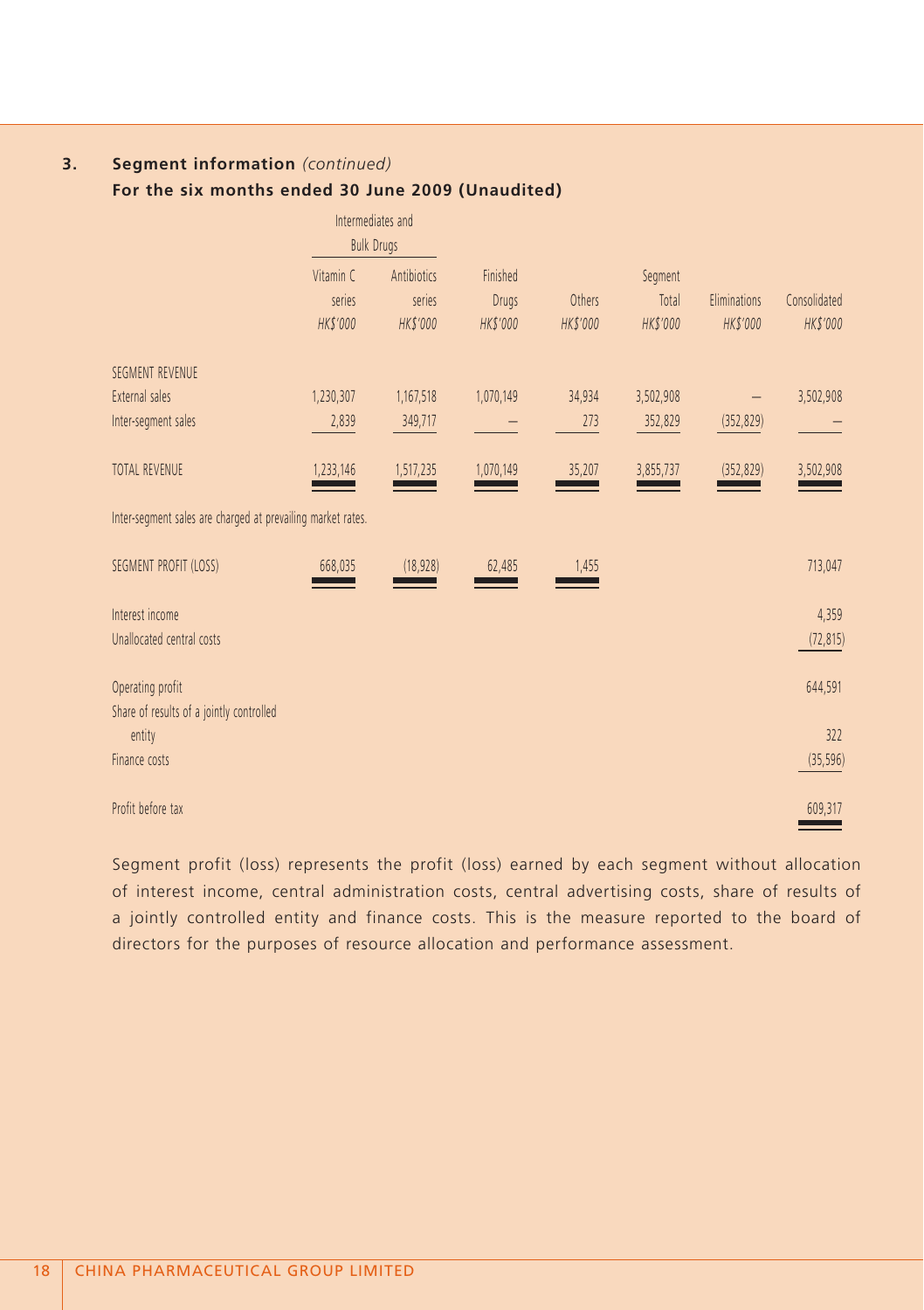## **4. Profit before tax**

|                                                      | For the six months |             |  |  |
|------------------------------------------------------|--------------------|-------------|--|--|
|                                                      | ended 30 June      |             |  |  |
|                                                      | 2010<br>2009       |             |  |  |
|                                                      | <b>HK\$'000</b>    | HK\$'000    |  |  |
|                                                      | (Unaudited)        | (Unaudited) |  |  |
|                                                      |                    |             |  |  |
| Profit before tax has been arrived at after charging |                    |             |  |  |
| (crediting) the following items:                     |                    |             |  |  |
| Amortisation of intangible assets (included in cost  |                    |             |  |  |
| of sales)                                            | 10,336             | 9,726       |  |  |
| Amortisation of prepaid lease payments               | 3,810              | 2,924       |  |  |
| Depreciation of property, plant and equipment        | 252,412            | 231,391     |  |  |
| Contribution to retirement benefits schemes,         |                    |             |  |  |
| including those of directors                         | 38,936             | 34,873      |  |  |
| Staff costs, including those of directors            | 324,593            | 257,991     |  |  |
| Loss on disposal of property, plant and equipment    |                    |             |  |  |
| (included in other expenses)                         | 43,127             | 3,589       |  |  |
| Net foreign exchange losses                          | 2,792              | 4,001       |  |  |
| Research and development expenses (included in       |                    |             |  |  |
| other expenses)                                      | 64,063             | 23,847      |  |  |
| Interest income                                      | (4, 268)           | (4,359)     |  |  |
|                                                      |                    |             |  |  |

For the six months ended 30 June 2009 and 2010, cost of inventories recognised as an expense approximated cost of sales as shown in the condensed consolidated income statement.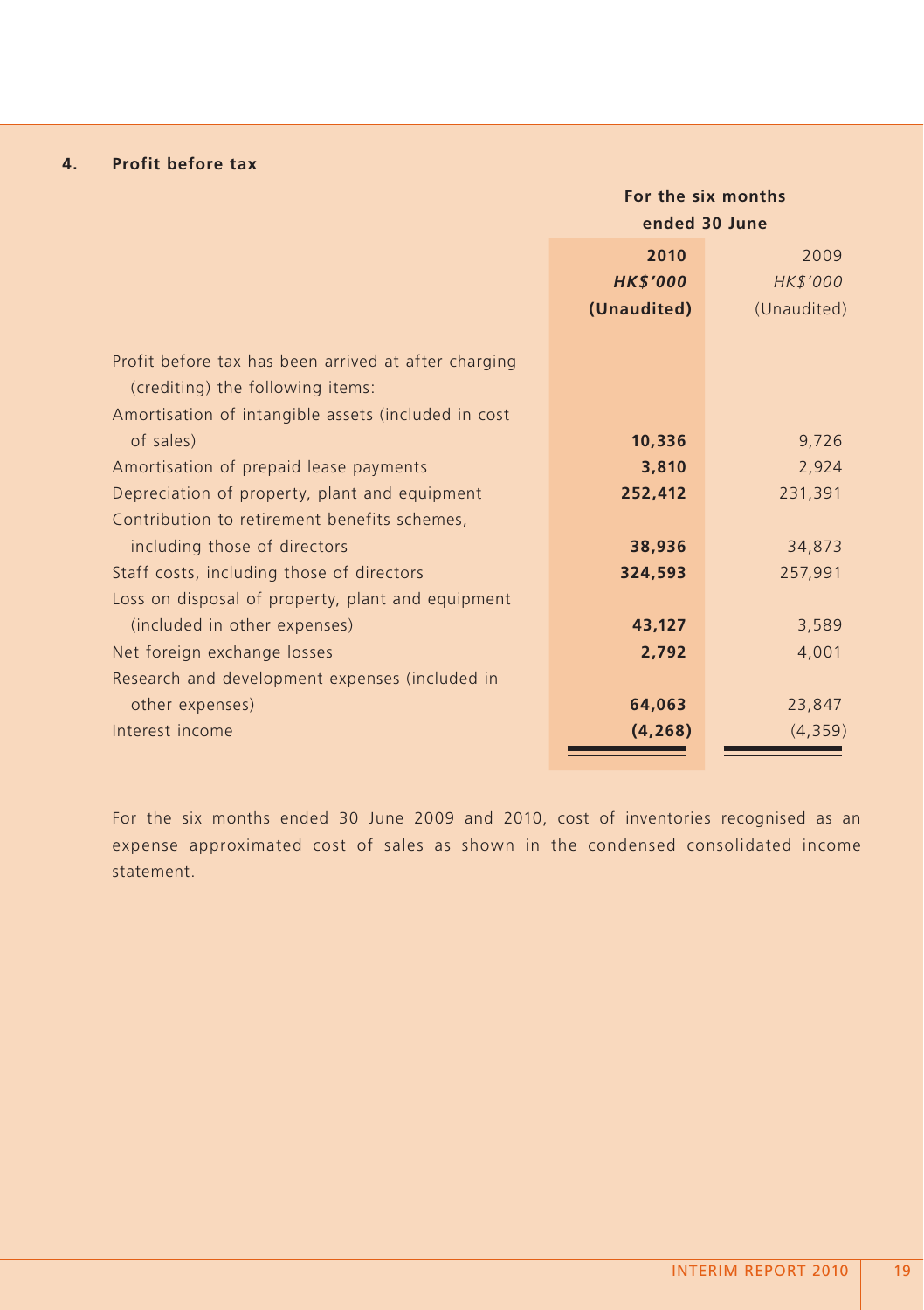#### **5. Income tax expense**

|                                                  | For the six months |             |  |
|--------------------------------------------------|--------------------|-------------|--|
|                                                  | ended 30 June      |             |  |
|                                                  | 2010               | 2009        |  |
|                                                  | <b>HK\$'000</b>    | HK\$'000    |  |
|                                                  | (Unaudited)        | (Unaudited) |  |
| The tax charge comprises:                        |                    |             |  |
| PRC Enterprise Income Tax                        |                    |             |  |
| - Current year (including PRC withholding tax of |                    |             |  |
| HK\$5,682,000 (2009: Nil))                       | 97,288             | 107,493     |  |
| - Overprovision in prior years                   |                    | (4, 136)    |  |
| - Tax credits                                    |                    | (39, 698)   |  |
|                                                  | 97,288             | 63,659      |  |
| Deferred taxation                                | 2,818              | 8,390       |  |
|                                                  |                    |             |  |
|                                                  | 100,106            | 72,049      |  |

No Hong Kong Profits Tax is payable by the Company nor its Hong Kong subsidiaries since they either had no assessable profits or incurred tax losses for both periods. Taxation arising in other jurisdictions is calculated at the rate prevailing in the relevant jurisdictions.

Pursuant to the relevant laws and regulations in the PRC, certain subsidiaries of the Company are entitled to exemption from PRC Enterprise Income Tax starting from their first profitmaking years, followed by a 50% reduction in tax rate for the next three years.

The tax charge for both periods represents income tax provisions which have taken into account the above-mentioned tax incentives. The basic tax rate of the Group's PRC subsidiaries is 25%, except those which are enjoying the concessionary tax rate of 15% in the relevant special zone in the PRC during the concessionary period ending in 2010.

In addition, pursuant to the approvals by the relevant tax authorities, certain subsidiaries of the Company are qualified as advanced technology enterprises in Hebei Province, the PRC for a period of 3 years up to 2010 or 2011. The applicable tax rate for these enterprises is 15% during those years.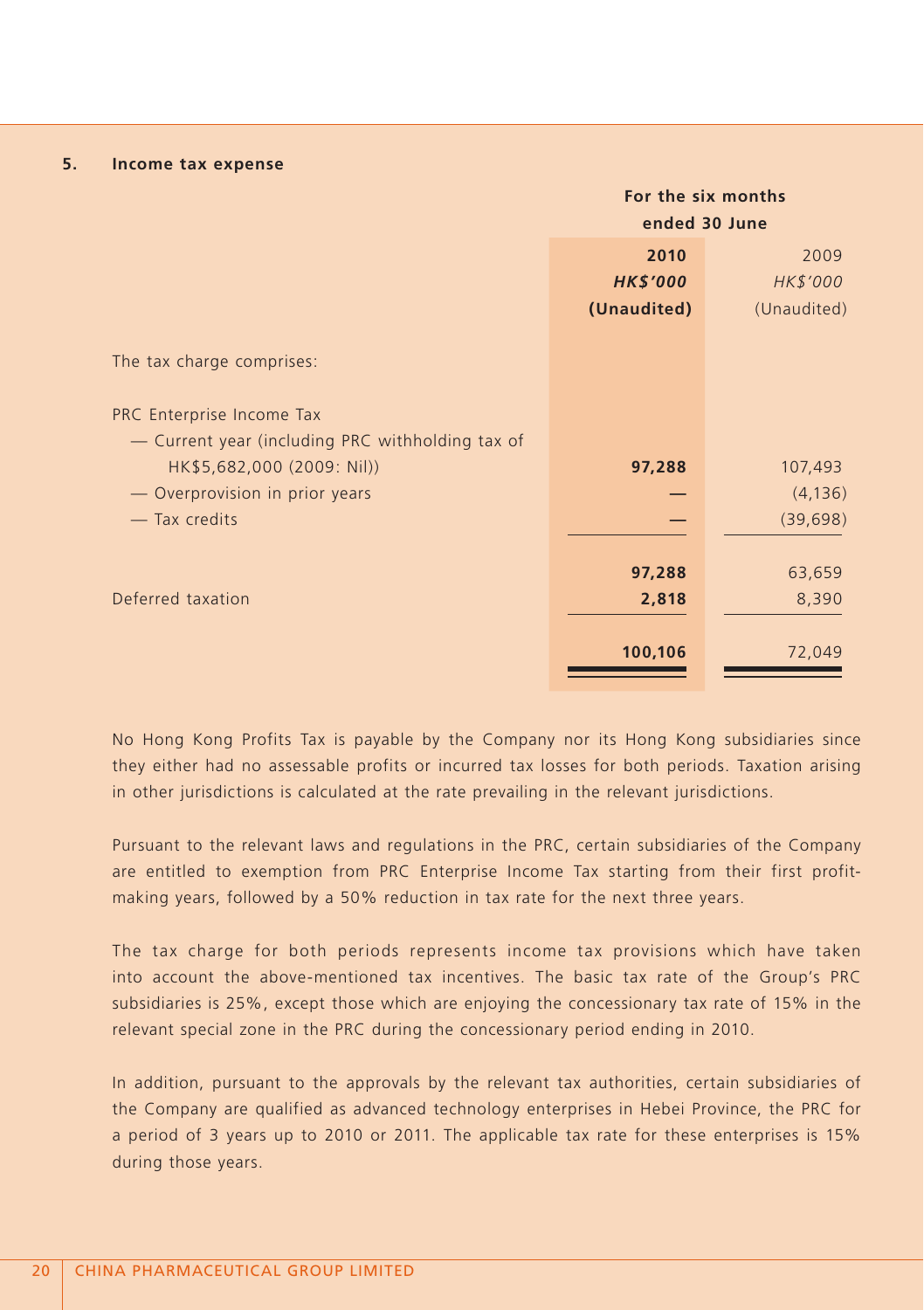#### **5. Income tax expense** *(continued)*

As at 30 June 2010, the Group had unused tax losses of HK\$91,991,000 (31.12.2009: HK\$101,241,000) available for offset against future profits. No deferred tax asset has been recognised in respect of such losses due to the unpredictability of future profit streams. Most of the unrecognised tax losses will expire in various dates up to 2014.

In respect of the withholding tax upon the distribution of undistributed retained profits earned by the PRC subsidiaries to the shareholders, deferred taxation of HK\$2,818,000 (2009: HK\$8,390,000), net of HK\$5,682,000 withholding tax (2009: Nil) paid, has been provided for in the condensed consolidated financial statements in respect of the temporary differences attributable to such profits.

There was no other significant unprovided deferred tax for the period or at the end of the reporting period.

#### **6. Dividends**

The directors do not declare the payment of an interim dividend for the six months ended 30 June 2010 (2009: Nil).

During the period, a dividend of HK24 cents per share was paid to shareholders as final dividend for the year ended 31 December 2009 (2009: HK20 cents for the year ended 31 December 2008).

#### **7. Earnings per share**

The calculation of the basic earnings per share for the six months ended 30 June 2010 is based on the unaudited profit for the period attributable to owners of the Company of HK\$426,223,000 (2009: HK\$532,710,000) and 1,534,960,661 (2009: 1,534,960,661) shares in issue during the period.

No diluted earnings per share has been presented for the six months ended 30 June 2009 and 2010 as there were no potential ordinary shares in issue during both periods.

#### **8. Movements in property, plant and equipment**

During the period, the Group spent HK\$265,730,000 (2009: HK\$233,982,000) on acquisition of property, plant and equipment in order to upgrade its manufacturing capabilities.

In addition, the Group disposed of certain property, plant and equipment with a carrying amount of HK\$46,354,000 (2009: HK\$8,267,000), resulting in a loss of HK\$43,127,000 (2009: HK\$3,589,000).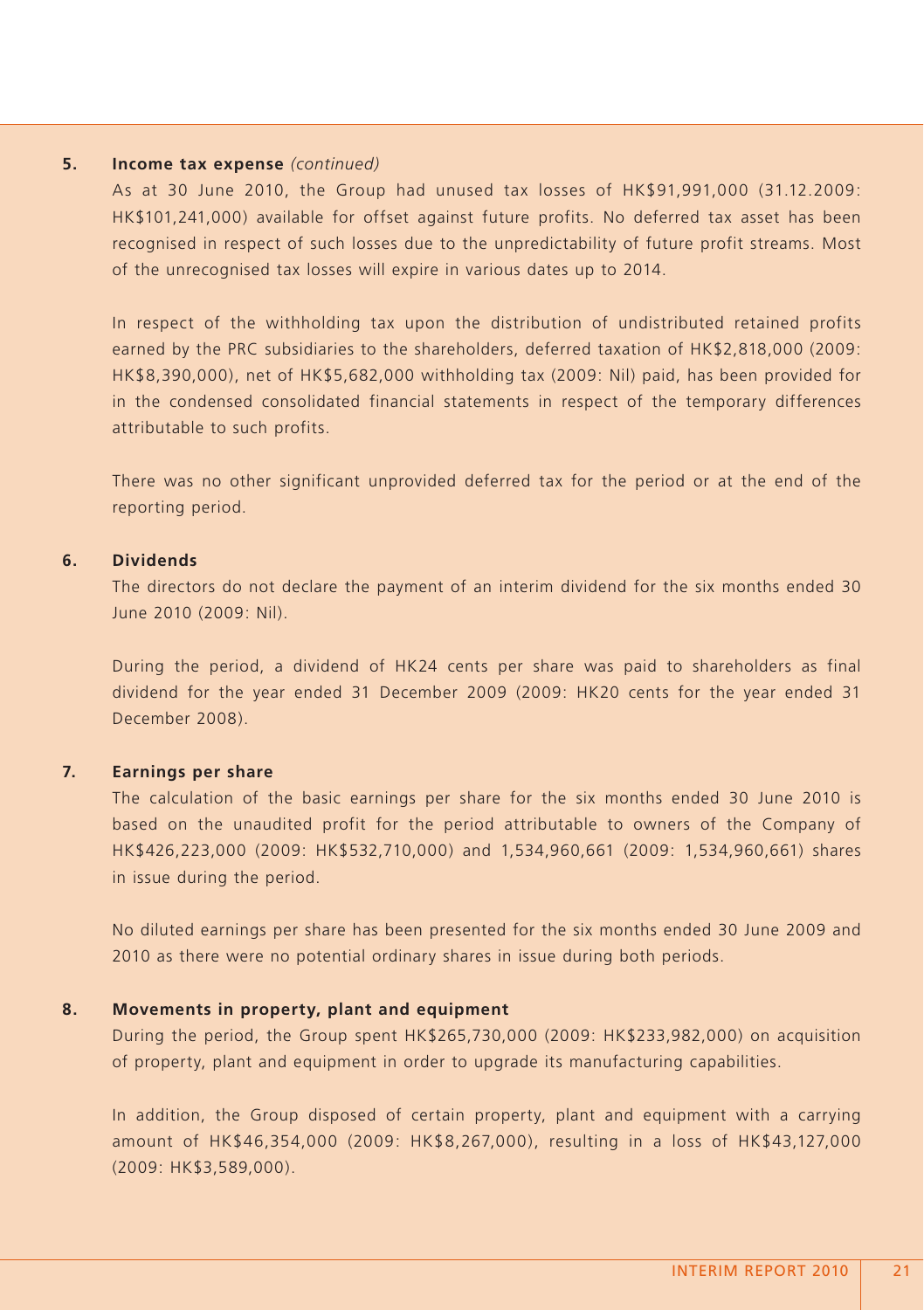| Trade and other receivables/Bills receivables | 9. |  |  |  |  |  |  |
|-----------------------------------------------|----|--|--|--|--|--|--|
|-----------------------------------------------|----|--|--|--|--|--|--|

|                   | As at           | As at       |
|-------------------|-----------------|-------------|
|                   | 30 June         | 31 December |
|                   | 2010            | 2009        |
|                   | <b>HK\$'000</b> | HK\$'000    |
|                   | (Unaudited)     | (Audited)   |
|                   |                 |             |
| Trade receivables | 901,573         | 839,525     |
| Bills receivables | 794,743         | 725,750     |
|                   |                 |             |
|                   | 1,696,316       | 1,565,275   |
| Other receivables | 280,584         | 226,442     |
|                   |                 |             |
|                   | 1,976,900       | 1,791,717   |
|                   |                 |             |

The Group allows a general credit period of up to 90 days to its trade customers. The following is an analysis of trade and bills receivables (net of allowance for doubtful debts) by age, presented based on invoice date.

|                 | As at           | As at       |
|-----------------|-----------------|-------------|
|                 | 30 June         | 31 December |
|                 | 2010            | 2009        |
|                 | <b>HK\$'000</b> | HK\$'000    |
|                 | (Unaudited)     | (Audited)   |
|                 |                 |             |
| 0 to 90 days    | 1,648,005       | 1,525,668   |
| 91 to 180 days  | 48,311          | 37,102      |
| 181 to 365 days |                 | 2,505       |
|                 |                 |             |
|                 | 1,696,316       | 1,565,275   |
|                 |                 |             |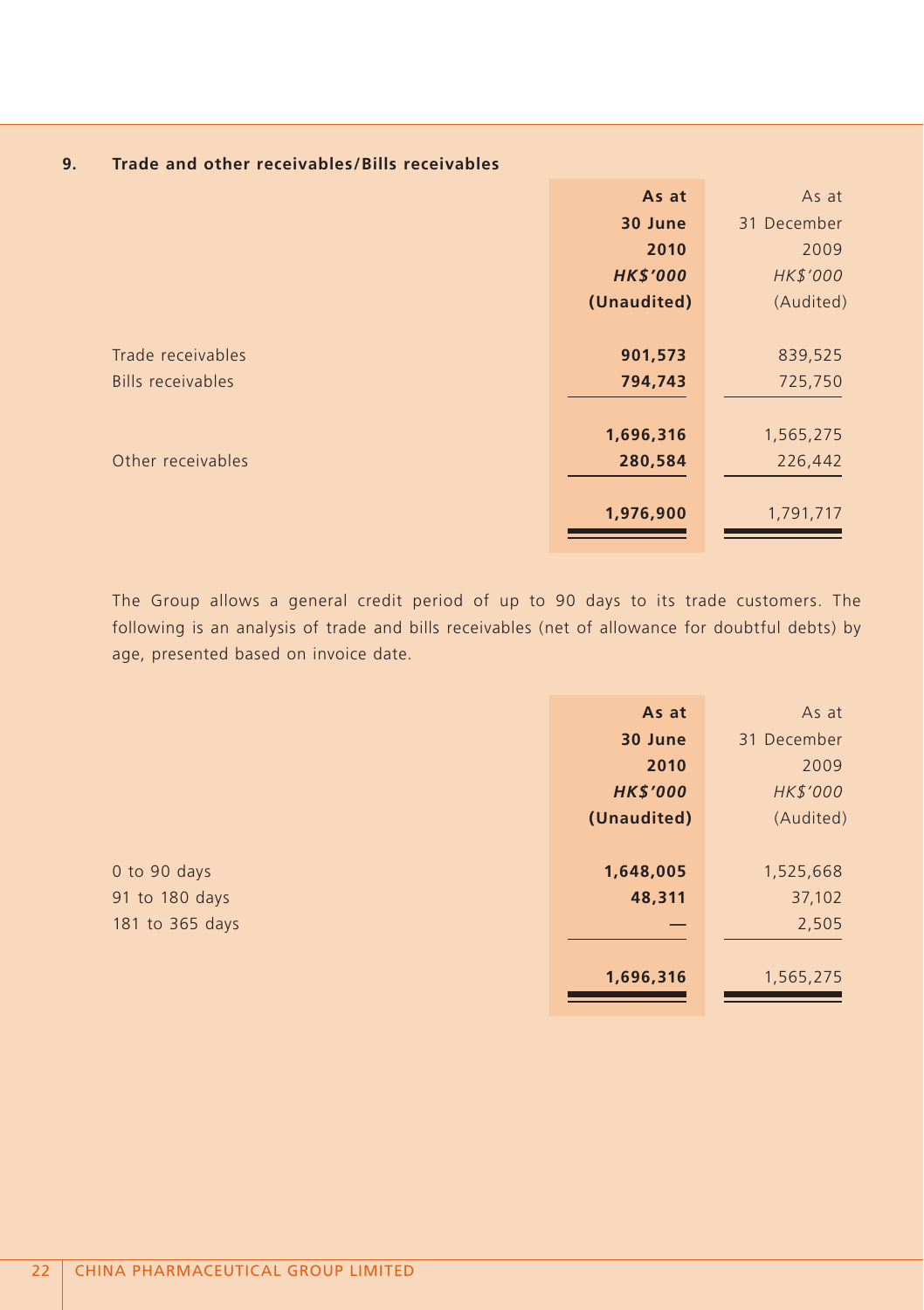#### **10. Related party disclosures**

During the period, the Group had significant transactions and balances with related parties, some of which are also deemed to be connected parties pursuant to the Listing Rules. The significant transactions with these companies during the period, and balances with them at the end of the reporting period, are as follows:

#### *(i) Related and connected parties*

|                                                                                                                                                                                                                                                                      |                                                                                                                                                                                                                                             |                                                   | For the six months<br>ended 30 June                      |
|----------------------------------------------------------------------------------------------------------------------------------------------------------------------------------------------------------------------------------------------------------------------|---------------------------------------------------------------------------------------------------------------------------------------------------------------------------------------------------------------------------------------------|---------------------------------------------------|----------------------------------------------------------|
| Name of company                                                                                                                                                                                                                                                      | Nature of transactions/balances                                                                                                                                                                                                             | 2010<br><b>HK\$'000</b><br>(Unaudited)            | 2009<br>HK\$'000<br>(Unaudited)                          |
| Shijiazhuang Pharmaceutical<br>Group Company Limited ("SPG")<br>(a fellow subsidiary of the<br>Company wholly-owned by<br>Massive Giant Group Limited<br>("Massive Giant"), the controlling<br>shareholder of the Company) and<br>its subsidiaries (the "SPG Group") | Purchase of raw materials (note a)<br>Sales of vitamin C and related products (note b)<br>Product processing services (note c)<br>Sales of antibiotic products<br>Rental expenses (note d)<br>Interest expenses on a loan from SPG (note e) | 3,290<br>818<br>3,853<br>As at<br>30 June<br>2010 | 89,237<br>3,808<br>1,662<br>As at<br>31 December<br>2009 |
|                                                                                                                                                                                                                                                                      |                                                                                                                                                                                                                                             | <b>HK\$'000</b><br>(Unaudited)                    | HK\$'000<br>(Audited)                                    |
|                                                                                                                                                                                                                                                                      | Balance due from (to) the SPG Group<br>$-$ trade receivables (note f)<br>$-$ trade payables (note f)<br>- other payables (note f)                                                                                                           | 279<br>(1, 149)                                   | (829)<br>(7,057)                                         |

As at 30 June 2010, SPG had also given corporate guarantees to banks in the PRC to secure loan facilities to the extent of RMB600,000,000 (31.12.2009: RMB630,000,000) granted to the Group. At 30 June 2010, the extent of utilisation by the Group amounted to RMB600,000,000 (31.12.2009: RMB630,000,000).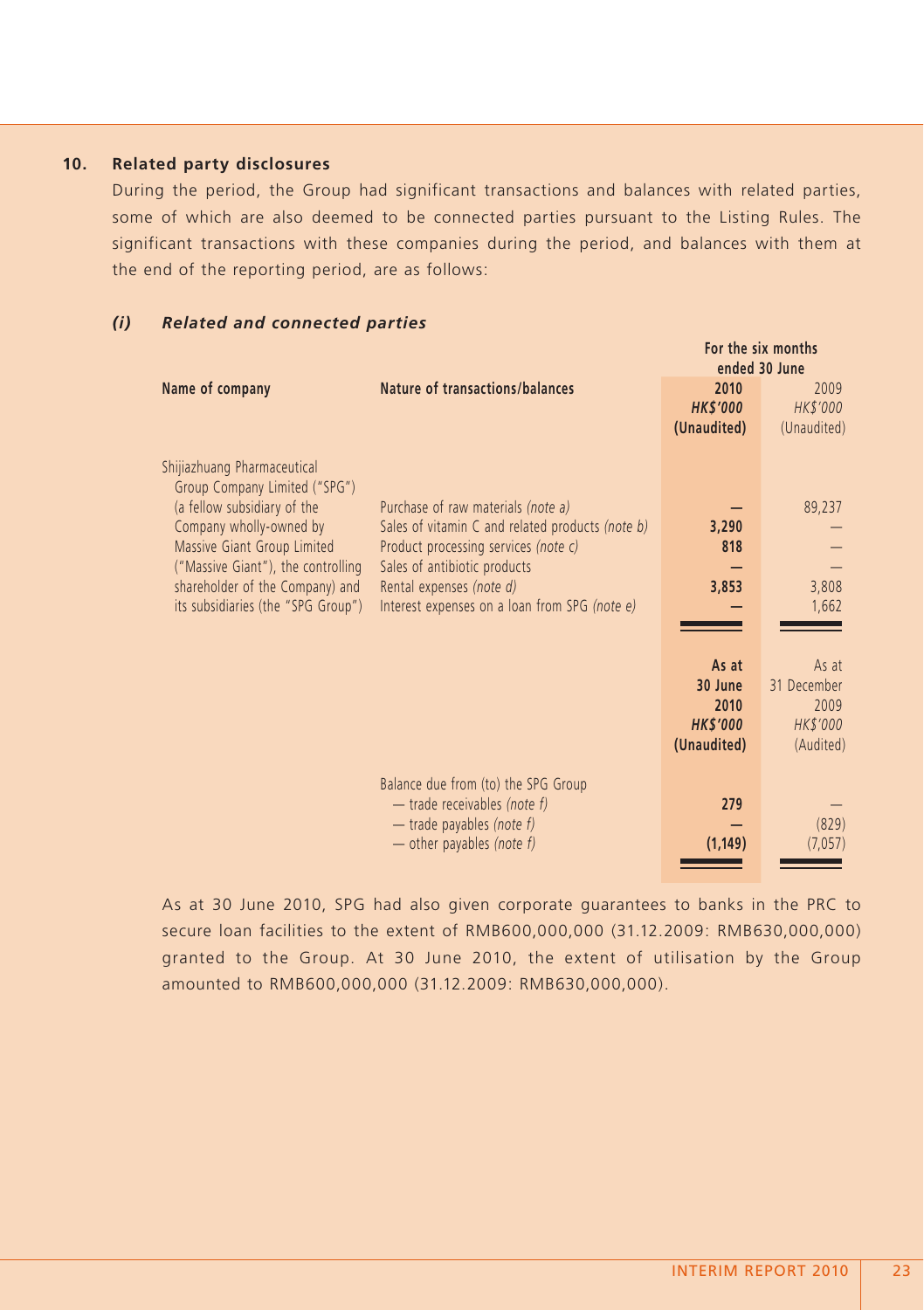# *(ii) Other related parties*

|                                                                  |                                                                                                                      | For the six months<br>ended 30 June                        |                                                       |
|------------------------------------------------------------------|----------------------------------------------------------------------------------------------------------------------|------------------------------------------------------------|-------------------------------------------------------|
| Name of company                                                  | Nature of transactions/balances                                                                                      | 2010<br><b>HK\$'000</b><br>(Unaudited)                     | 2009<br>HK\$'000<br>(Unaudited)                       |
| Hebei Huarong Pharmaceutical<br>Co., Ltd. ("Huarong"), a jointly | Purchase of raw materials (note q)<br>Provision of utility services                                                  | 7,703                                                      | 37,839                                                |
| controlled entity of the Group                                   | by the Group (note h)<br>Interest expenses on loan from                                                              | 5,934                                                      | 5,162                                                 |
|                                                                  | Huarong (note i)                                                                                                     | 315                                                        |                                                       |
|                                                                  |                                                                                                                      | As at<br>30 June<br>2010<br><b>HK\$'000</b><br>(Unaudited) | As at<br>31 December<br>2009<br>HK\$'000<br>(Audited) |
|                                                                  | Balance due from Huarong<br>- dividend receivables<br>- other receivables (note f)<br>$-$ trade receivables (note f) | 10,667<br>6,007<br>5,236                                   | 6,122<br>6,007<br>5,810                               |
|                                                                  |                                                                                                                      | 21,910                                                     | 17,939                                                |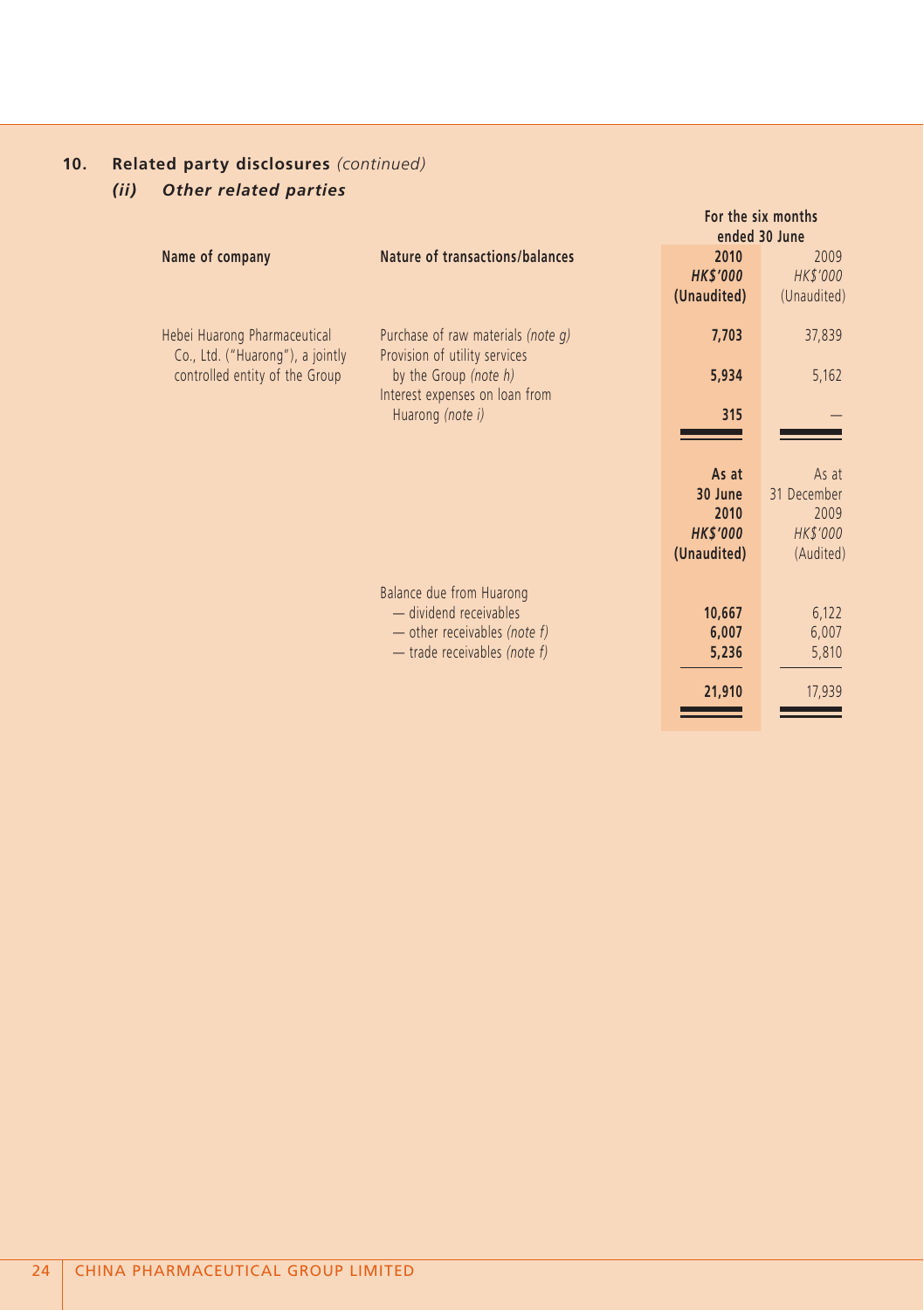# **10. Related party disclosures** *(continued) (iii) Connected parties*

|                                                                                                                                 |                                                                    |                                       | For the six months<br>ended 30 June    |
|---------------------------------------------------------------------------------------------------------------------------------|--------------------------------------------------------------------|---------------------------------------|----------------------------------------|
| Name of company                                                                                                                 | Nature of transactions/balances                                    | 2010<br><b>HKS'000</b><br>(Unaudited) | 2009<br><b>HK\$'000</b><br>(Unaudited) |
| Guangdong Titan Pharmaceutical<br>Co., Ltd. ("Guangdong Titan"),<br>a wholly-owned subsidiary of<br>the minority shareholder of | Sale of finished goods (note j)                                    |                                       |                                        |
| a subsidiary                                                                                                                    |                                                                    | 47,268                                | 42,844                                 |
|                                                                                                                                 |                                                                    | As at<br>30 June                      | As at<br>31 December                   |
|                                                                                                                                 |                                                                    | 2010<br><b>HKS'000</b><br>(Unaudited) | 2009<br><b>HK\$'000</b><br>(Audited)   |
| Guangdong Titan                                                                                                                 | Balance due from Guangdong Titan<br>$-$ trade receivables (note f) | 29,198                                | 28,283                                 |
| Shanxi Yinhu Pharmaceutical Co. Ltd.<br>("Shanxi Yinhu"), the minority<br>shareholder of a subsidiary                           | Balance due to Shanxi Yinhu<br>— other payables (note $f$ )        | (5,928)                               | (5,022)                                |
| Cenway Pharmaceutical Co., Ltd<br>("Cenway"), the minority shareholder<br>of a subsidiary                                       | Balance due to Cenway<br>— other payables (note $f$ )              | (14, 419)                             | (32, 427)                              |
|                                                                                                                                 |                                                                    |                                       |                                        |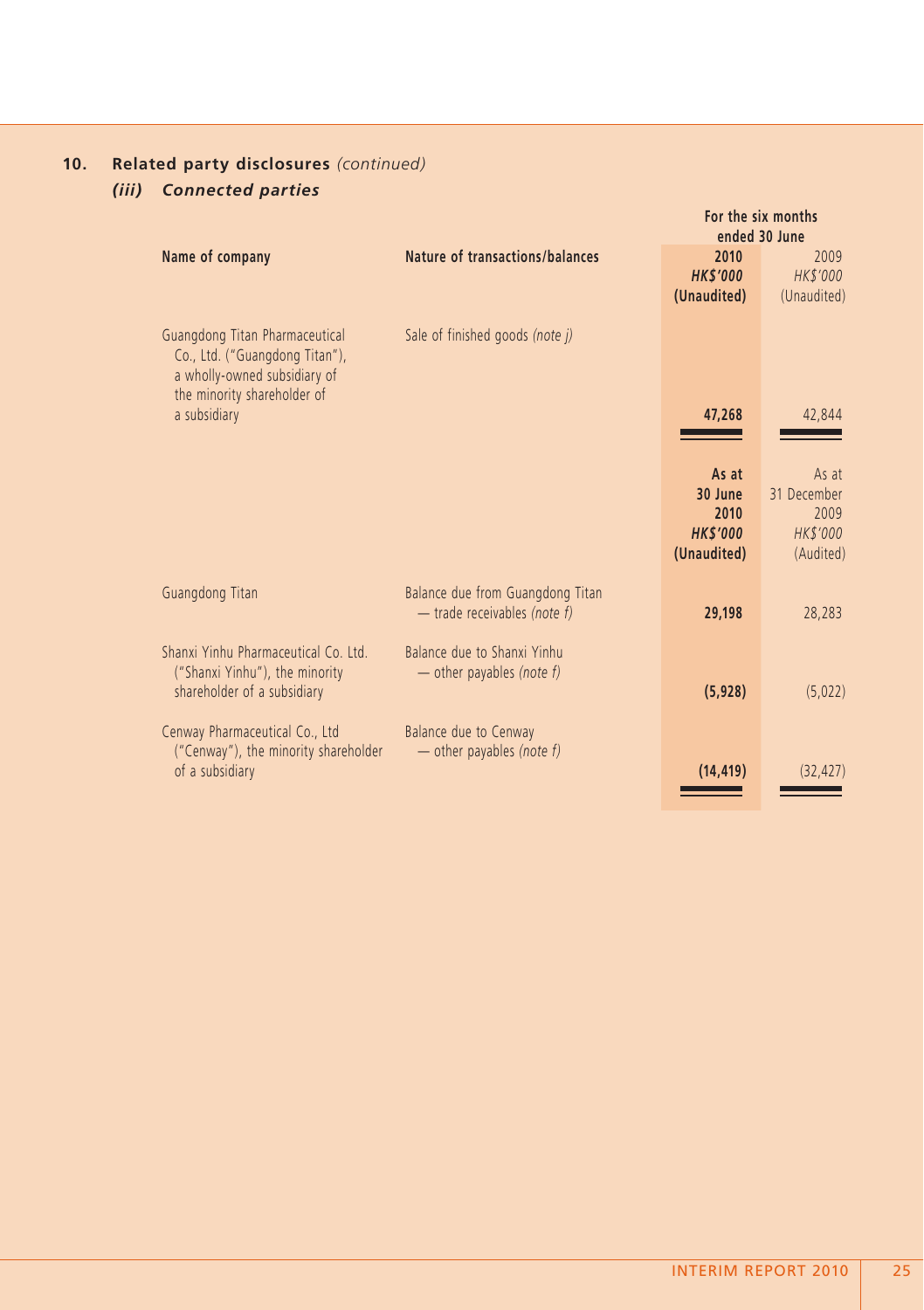#### *(iv) Compensation of key management personnel*

The remuneration of key management personnel of the Group during the period is as follows:

|                          | For the six months |             |
|--------------------------|--------------------|-------------|
|                          | ended 30 June      |             |
|                          | 2010               | 2009        |
|                          | <b>HK\$'000</b>    | HK\$'000    |
|                          | (Unaudited)        | (Unaudited) |
|                          |                    |             |
| Short-term benefits      | 4,477              | 4,175       |
| Post-employment benefits | 326                | 312         |
|                          |                    |             |
|                          | 4,803              | 4,487       |
|                          |                    |             |

The above remuneration is determined by the remuneration committee having regard to the Group's operating results, performance of individuals and market trends.

#### *Notes:*

(a) During the period ended 30 June 2009, the Group purchased chemical products from Hebei Hong Yuan Chemical Co., Ltd. ("Hong Yuan"), a then subsidiary of SPG, as raw materials for production pursuant to an agreement dated 29 November 2007 for a term of three years from 1 January 2008 to 31 December 2010. By entering into the above connected transactions, the Group benefited from having a reliable source of supply of raw materials from Hong Yuan.

In the opinion of the directors, the purchase prices of such products have been reached after arm's length negotiation by reference to market prices either on normal commercial terms, or if there was no available comparison, on terms no less favorable than those which may be obtained by the Group from independent third parties.

In July 2009, the Group acquired 100% equity interest in Hong Yuan from the SPG Group.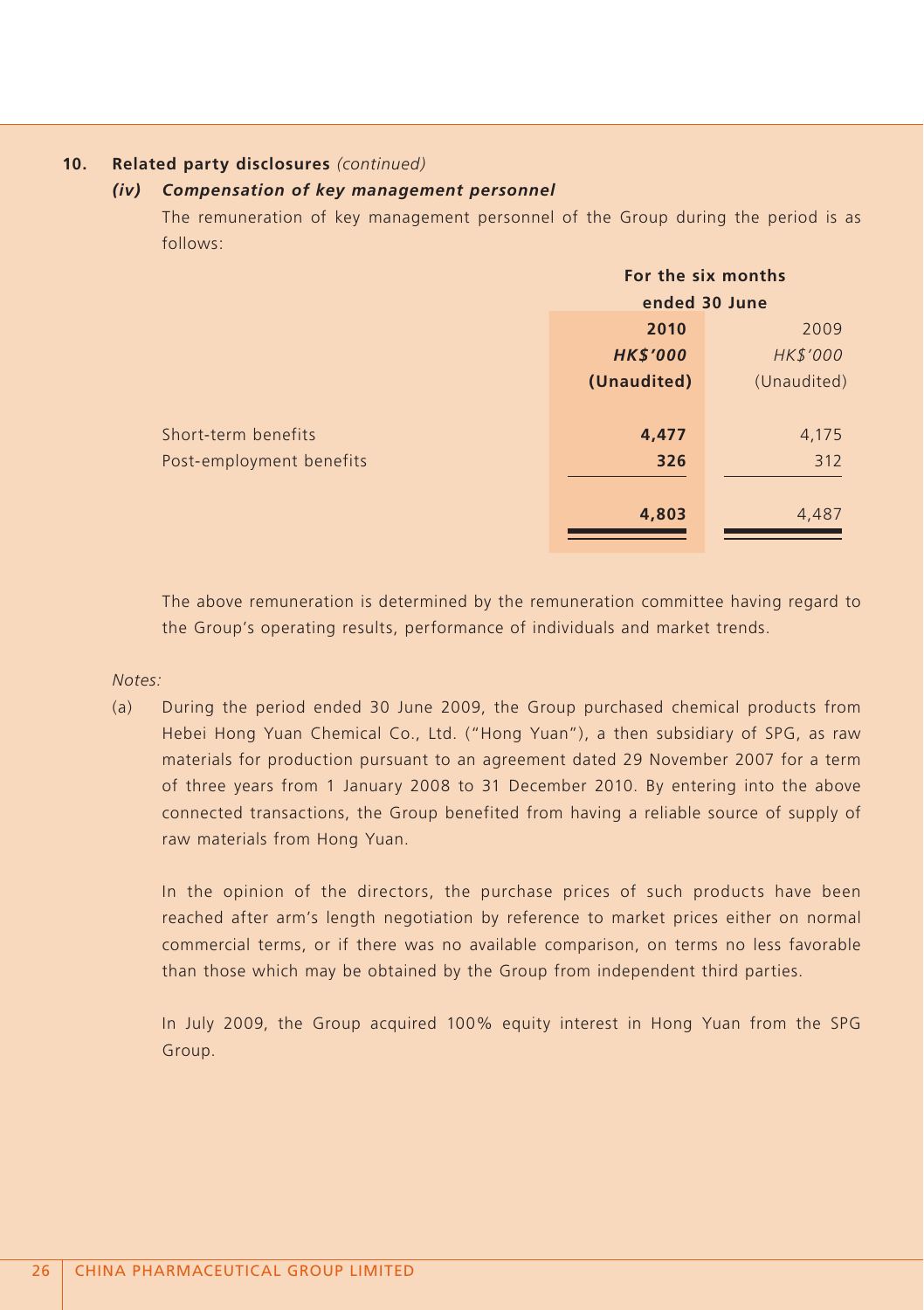*Notes: (continued)*

(b) On 13 May 2009, Shijiazhuang Pharma Group Weisheng Pharmaceutical (Shijiazhuang) Co., Ltd. ("Weisheng"), a wholly-owned subsidiary of the Company, entered into an agreement with Shijiazhuang Pharma Group Ouyi Pharmaceutical Co., Ltd. ("Ouyi"), a wholly-owned subsidiary of SPG, in relation to the sale of vitamin C and related products, which constitute connected transactions, for a term of three years from 13 May 2009 to 12 May 2012. By entering into this agreement, the Group will be able to maintain and expand the business relationship with Ouyi.

In the opinion of the directors, the selling prices of such products have been reached after arm's length negotiation by reference to market price under normal commercial terms and are on terms no less favourable than for independent third parties.

The extent of these connected transactions did not exceed the limit as set out in the announcement of the Company dated 13 May 2009.

(c) On 13 May 2009, Shijiazhuang Pharma Group Zhongnuo Pharmaceutical (Shijiazhuang) Co., Ltd. ("Zhongnuo"), a wholly-owned subsidiary of the Company, entered into an agreement with Ouyi and pursuant to which Ouyi provides product processing services to Zhongnuo for various cephalosporin powder injection products, which constitute connected transactions, for a term of three years from 13 May 2009 to 12 May 2012. By entering into this agreement, the Group is able to obtain reliable processing services for the Group's products.

In the opinion of the directors, the service fees for the product processing services have been reached after arm's length negotiation by reference to market price under normal commercial terms and are on terms no less favorable than for independent third parties. In the absence of reference fees for similar services offered to independent third parties, the terms and conditions shall be fair and reasonable. The amount of service fees are calculated according to the fee scale as set out in the announcement of the Company dated 13 May 2009.

The extent of these connected transactions did not exceed the limit as set out in the announcement of the Company dated 13 May 2009.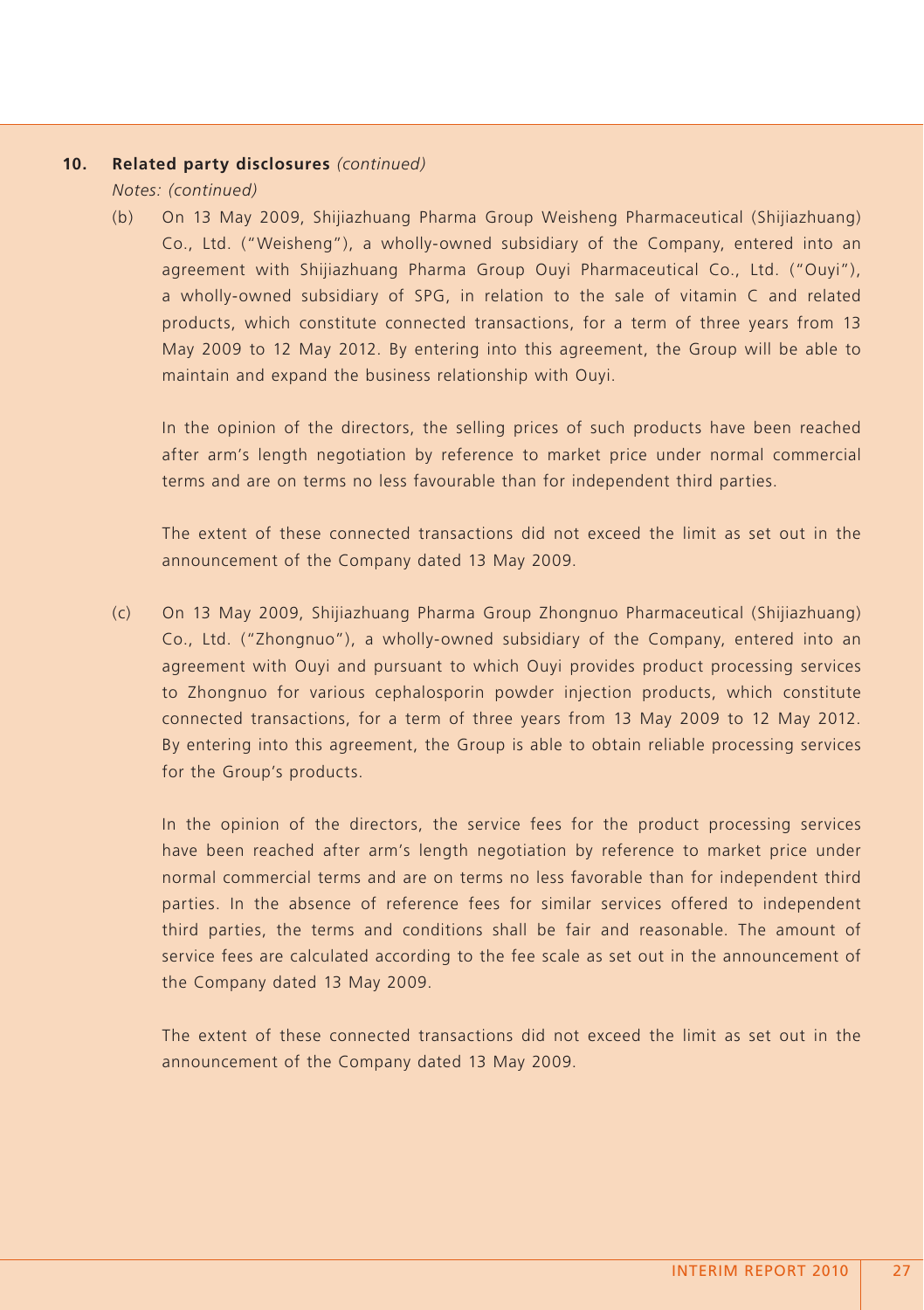*Notes: (continued)*

(d) On 5 July 2005, Zhongnuo, entered into a lease agreement with SPG whereby Zhongnuo leased two factory buildings and a staff dormitory located in Shijiazhuang, Hebei Province, in the PRC from SPG for a term of three years commencing on 5 July 2005 with the monthly rental of RMB408,595. Upon the expiry of the lease agreement on 4 July 2008, Zhongnuo continued to rent the premises from SPG for an eight months period to 4 March 2009 by entering into a supplementary agreement with SPG, with the monthly rental remaining unchanged.

On 5 March 2009, Zhongnuo and SPG renewed the agreement for another term of three years commencing on 5 March 2009, with a revised monthly rental of RMB427,108.

On 20 July 2002, Zhongnuo entered into an agreement with SPG to lease four factory buildings and a piece of land located in Shijiazhuang, Hebei Province, the PRC from SPG for a term of twenty years. The lease agreement was subject to a rental adjustment every three years. The monthly rental was revised on 1 August 2008 for a term of three years with the monthly rental revising from RMB92,500 to RMB138,033.

The Group's rental expenses were paid in accordance with the relevant tenancy agreements.

- (e) The amount represented the interest on a loan from SPG which had been fully repaid during the period ended 30 June 2009.
- (f) At the end of the reporting period, these amounts were aged within one year.
- (g) The directors consider that the transactions were carried out with reference to the market prices and in the normal course of business of the Group.
- (h) The transactions were carried out based on the actual costs of utilities incurred by the Group.
- (i) Details of the loan are set out in note 14.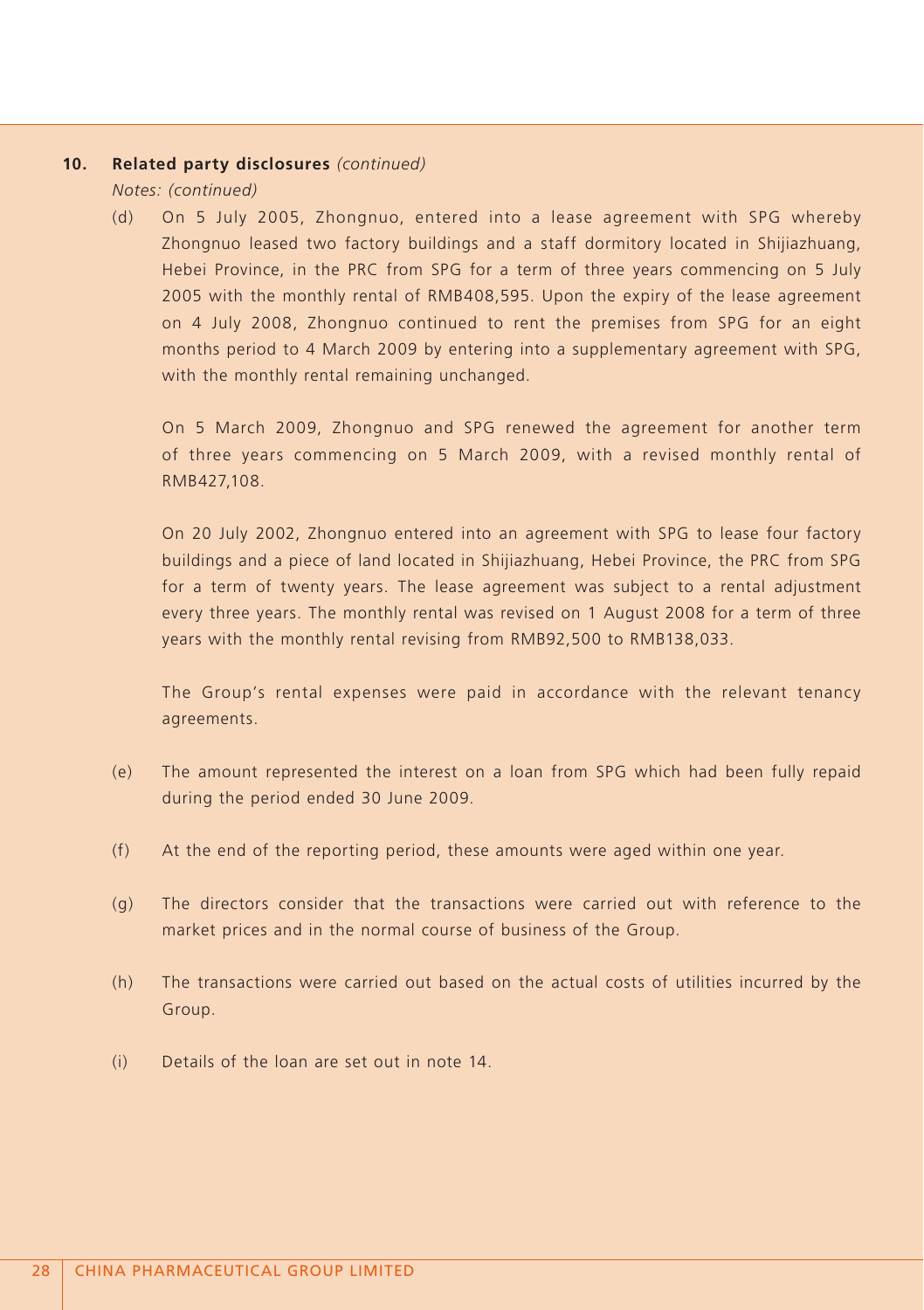*Notes: (continued)*

(j) On 29 July 2008, Siping City Fine Chemicals Products Company Limited ("Siping"), a non wholly-owned subsidiary of the Company and Guangdong Titan entered into an agreement in relation to the sales of pharmaceutical intermediate products, which constitute connected transactions, for a term of three years from 29 July 2008 to 28 July 2011. By entering into the agreement, the Group is able to maintain the business relationship with Guangdong Titan.

In the opinion of the directors, the selling prices of such products have been reached after arm's length negotiation by reference to market price under normal commercial terms and are on terms no less favourable than for independent third parties.

The extent of these connected sales did not exceed the limit as set out in the announcement of the Company dated 29 July 2008.

#### **11. Pledged bank deposits**

As at 30 June 2010, the Group had pledged bank deposits of HK\$41,801,000 (31.12.2009: HK\$50,637,000) to banks to secure short-term banking facilities granted to the Group and the deposits were therefore classified as current assets.

#### **12. Trade and other payables/Bills payables**

|                       | As at           | As at       |
|-----------------------|-----------------|-------------|
|                       | 30 June         | 31 December |
|                       | 2010            | 2009        |
|                       | <b>HK\$'000</b> | HK\$'000    |
|                       | (Unaudited)     | (Audited)   |
|                       |                 |             |
| Trade payables        | 953,727         | 663,594     |
| <b>Bills payables</b> | 172,380         | 357,045     |
|                       |                 |             |
|                       | 1,126,107       | 1,020,639   |
| Other payables        | 918,533         | 834,016     |
|                       |                 |             |
|                       | 2,044,640       | 1,854,655   |
|                       |                 |             |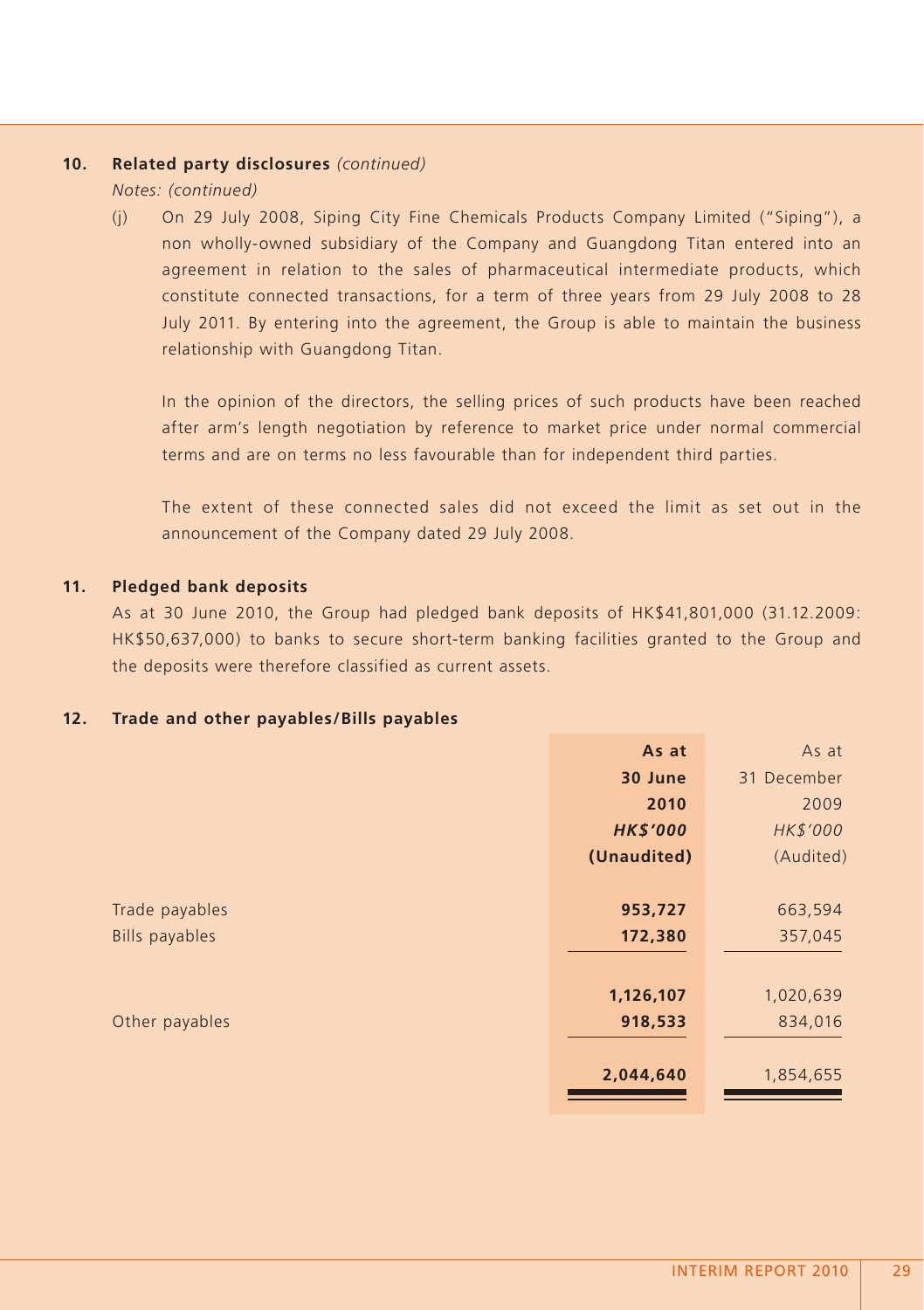#### **12. Trade and other payables/Bills payables** *(continued)*

The following is an analysis of trade and bills payables by age, presented based on the invoice date.

|                    | As at           | As at       |
|--------------------|-----------------|-------------|
|                    | 30 June         | 31 December |
|                    | 2010            | 2009        |
|                    | <b>HK\$'000</b> | HK\$'000    |
|                    | (Unaudited)     | (Audited)   |
|                    |                 |             |
| 0 to 90 days       | 786,188         | 863,773     |
| 91 to 180 days     | 161,950         | 63,293      |
| 181 to 365 days    | 152,611         | 52,140      |
| More than 365 days | 25,358          | 41,433      |
|                    |                 |             |
|                    | 1,126,107       | 1,020,639   |
|                    |                 |             |

#### **13. Unsecured bank loans**

During the period, the Group obtained new bank loans of HK\$686,817,000 (2009: HK\$864,009,000). The loans carry interest at prevailing market rates ranging from 0.67% to 5.31% (31.12.2009: 0.64% to 7.56%) per annum. The proceeds were used to finance the general operations of the Group and the acquisition of property, plant and equipment.

In addition, the Group repaid bank loans of HK\$656,299,000 (2009: HK\$533,463,000) during the period.

#### **14. Loan from a jointly controlled entity**

The loan due to Huarong was unsecured, interest bearing at the rate of 5.4% (2009: 5.4%) per annum and was fully repaid during the current period.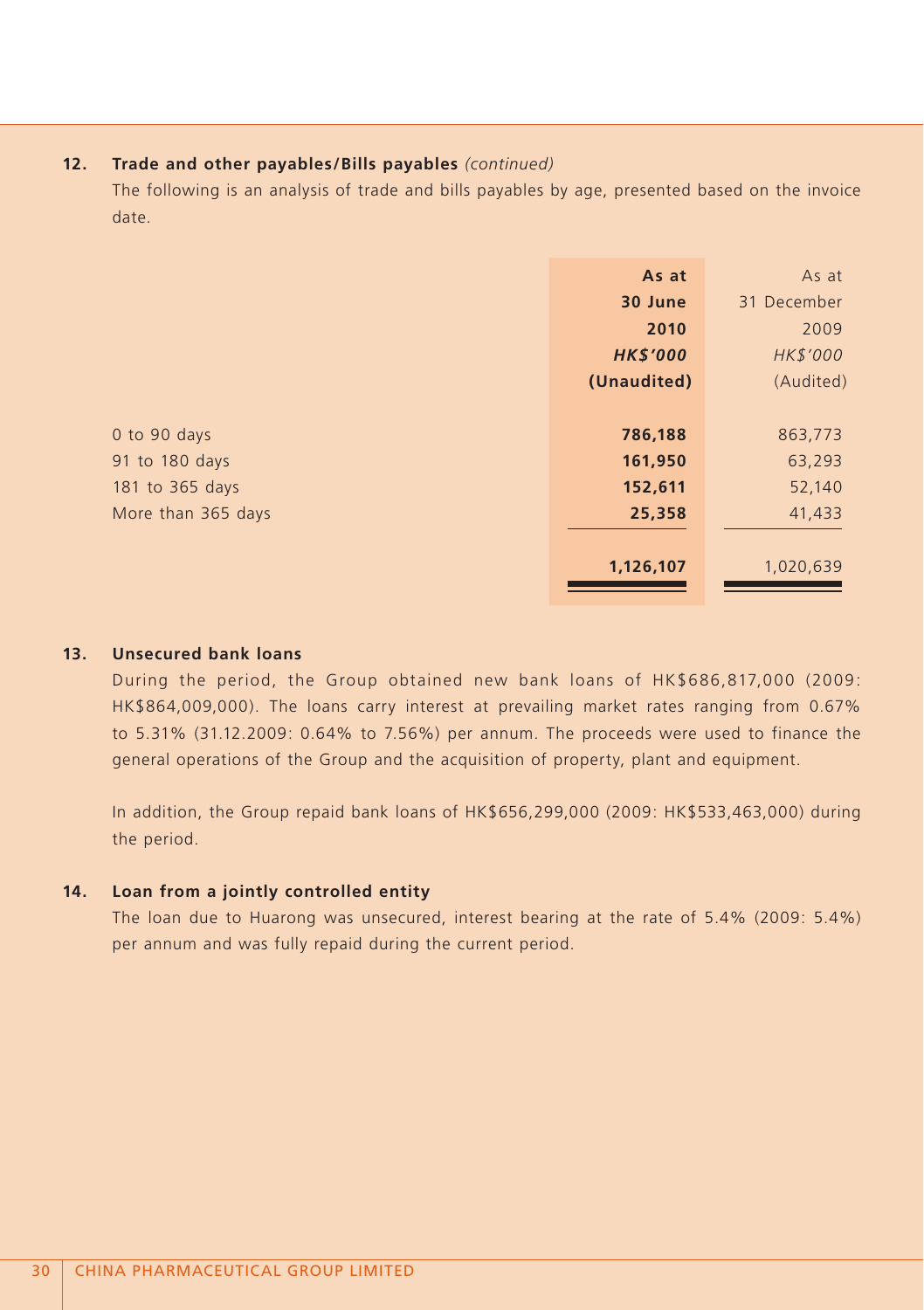#### **15. Capital commitments**

At the end of the reporting period, the Group had the following capital commitments:

|                                                     | As at           | As at       |
|-----------------------------------------------------|-----------------|-------------|
|                                                     | 30 June         | 31 December |
|                                                     | 2010            | 2009        |
|                                                     | <b>HK\$'000</b> | HK\$'000    |
|                                                     | (Unaudited)     | (Audited)   |
|                                                     |                 |             |
| Capital expenditure contracted for but not provided |                 |             |
| in the condensed consolidated financial statements  |                 |             |
| in respect of the acquisition of                    |                 |             |
| - property, plant and equipment                     | 300,817         | 279,693     |
| - intangible assets                                 | 29,420          | 29,420      |
|                                                     |                 |             |
|                                                     | 330,237         | 309,113     |
|                                                     |                 |             |

#### **16. Contingent liabilities**

(i) As disclosed in the announcement of the Company dated 22 February 2005, the Company and one of its subsidiaries are named as, among others, defendants in a number of antitrust complaints filed in the United States. These antitrust complaints alleged that certain manufacturers of vitamin C in the PRC have since at least December 2001 conspired to control prices and volumes of exports of vitamin C to the United States and elsewhere in the world and that as such have been in violation of the antitrust laws of the United States. It is alleged in the antitrust complaints that the purchasers of vitamin C in the United States paid more for vitamin C than they would have paid in the absence of the alleged conspiracy and therefore, suffered losses. The plaintiffs purported to bring these cases on behalf of direct purchasers under the federal antitrust laws of the United States and indirect purchasers under various state antitrust laws. The plaintiffs (purportedly as representatives of classes of similar plaintiffs) seek treble unspecified damages and other relief. Subsequent to the abovementioned announcement, there were some other complaints with the same nature as the antitrust complaints filed in the United States. Up to the date of this report, four antitrust complaints have been served on the Company and three antitrust complaints have been served on the subsidiary. The legal adviser of the Group has successfully consolidated all such cases to be heard in the Federal Court of New York.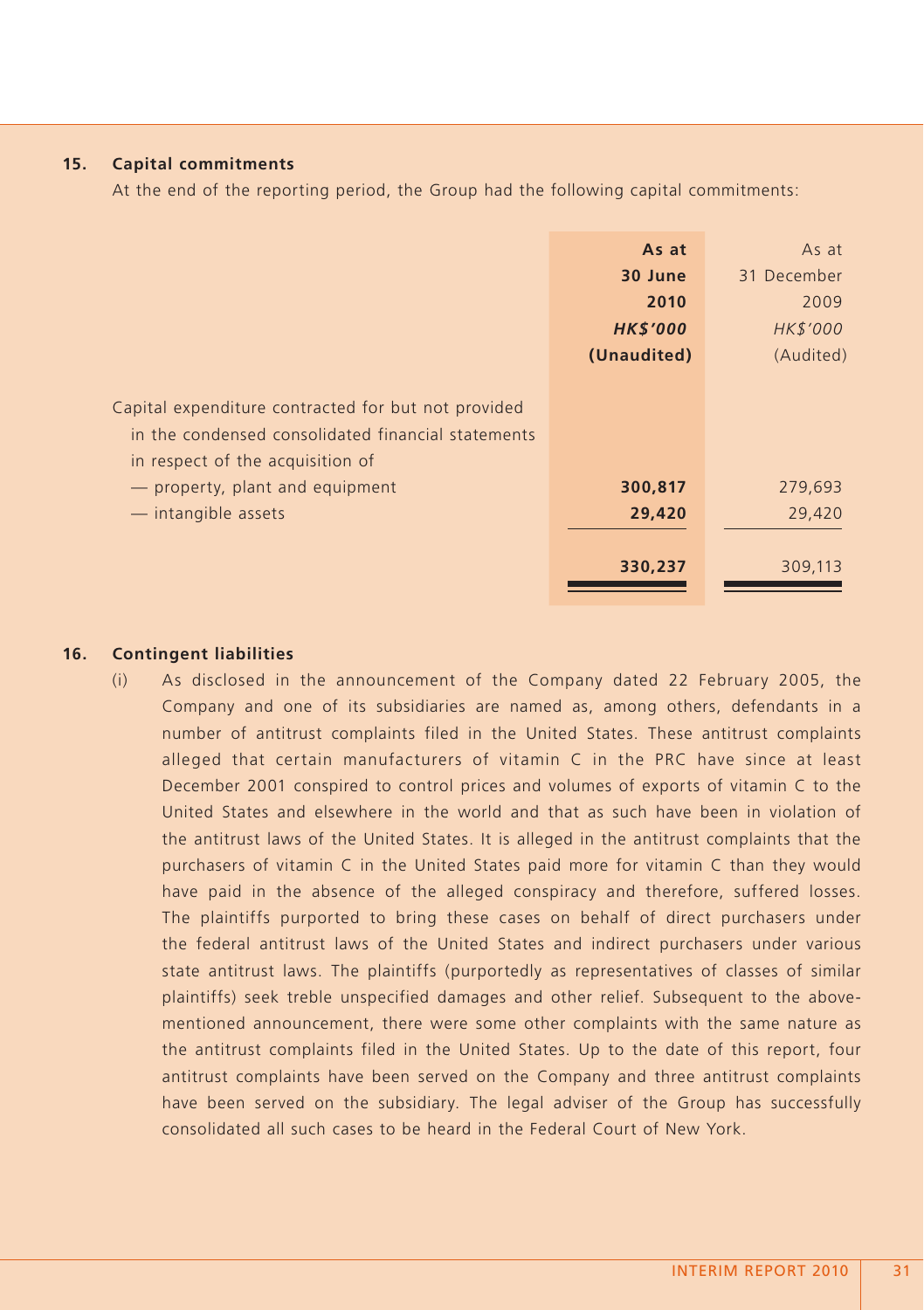#### **16. Contingent liabilities** *(continued)*

#### (i) *(continued)*

On 3 May 2006, the first court meeting was held before a judge of the U.S. District Court for the Eastern District of New York and legal advisers of the defendants and plaintiffs. In February 2007, the direct purchaser plaintiff amended its claim and requested that only direct purchasers of the vitamin C who had not entered into any agreements containing arbitration clauses could be part of the class of purchasers it sought to represent.

Submissions concerning whether the direct purchaser case may proceed as a class action were made during the year 2007 and fact discovery was concluded in October 2008. On 15 January 2009, plaintiffs and defendants agreed to a new case schedule, which bifurcates liability and damages issues and allows certain liability issues to be determined by the court first. The dates in the schedule were subsequently extended pursuant to the court's order on 27 March 2009.

The directors and management of Company intend to contest the claims set out in the antitrust complaints vigorously. The Group has appointed legal advisers to advise them in the legal proceedings and the outcome of the antitrust complaints cannot be reliably estimated with reasonable certainty at this stage.

(ii) On 31 December 2009, a corporate guarantee of RMB25,000,000 was given by certain subsidiaries of the Group to a bank in the PRC in respect of banking facilities granted to Huarong. An amount of RMB25,000,000 was utilised by Huarong as at 31 December 2009. During the period, the loan was repaid and the corporate guarantee was released.

#### **17. Event after the end of the interim period**

Subsequent to the end of the interim period, Zhongnuo and Hebei Aipu Pharmaceutical Co., Ltd. ("Aipu") entered into a sale and purchase agreement in which Zhongnuo has agreed to sell and Aipu has agreed to purchase certain pharmaceutical products for a term of three years commencing on 23 August 2010 and expiring on 22 August 2013. Aipu is a non-wholly owned subsidiary of Shijiazhuang Pharma Group Zhongchen Pharmaceutical Co., Ltd., which in turn is an indirect wholly-owned subsidiary of Massive Giant. Accordingly, Aipu is an associate of Massive Giant and a connected person of the Company. Thus, the transactions constitute continuing connected transactions of the Company under Chapter 14A of the Listing Rules. Details are set out in the announcement of the Company dated 23 August 2010.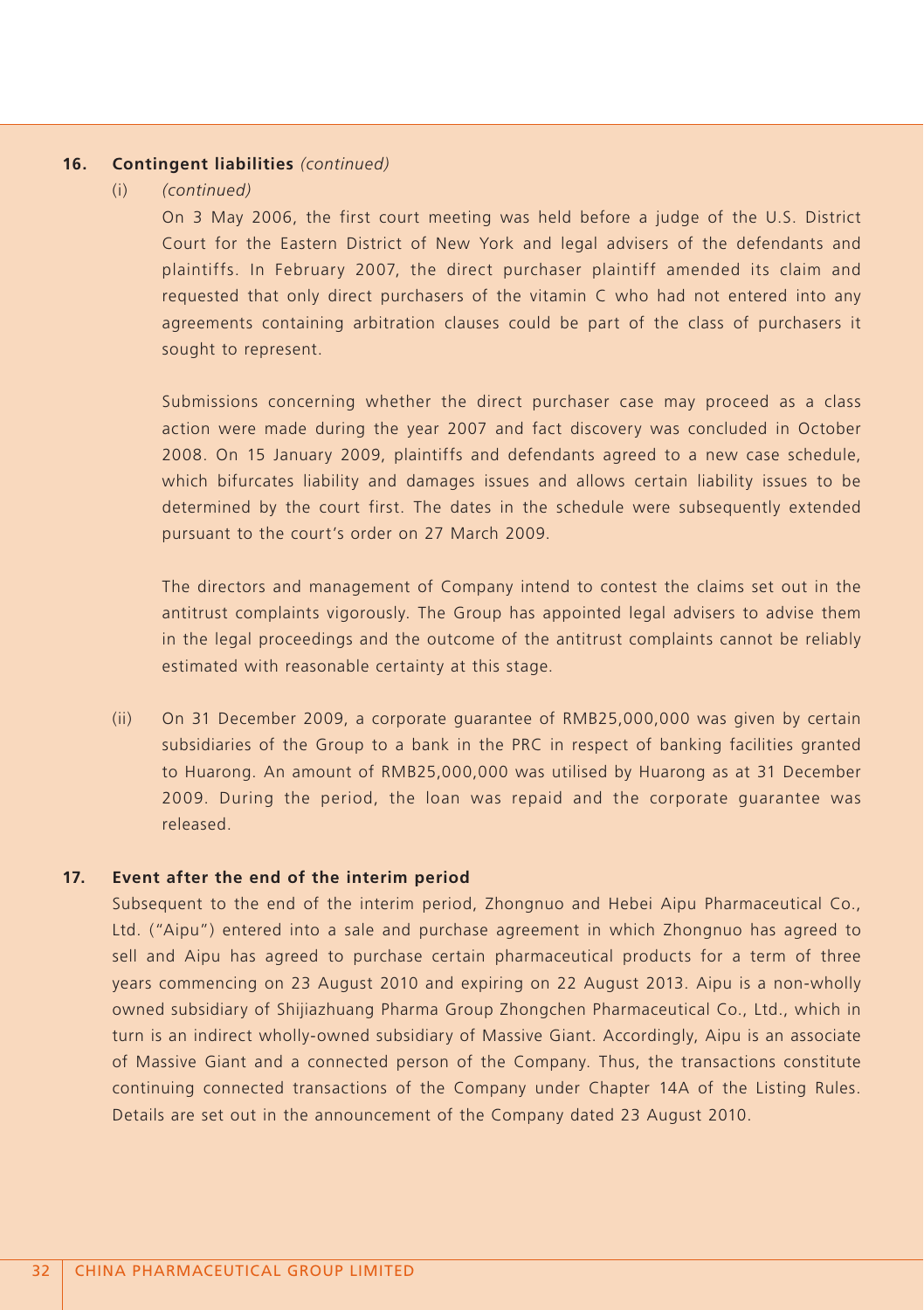# **OTHER INFORMATION**

#### **DIRECTORS' INTEREST IN SHARES, UNDERLYING SHARES AND DEBENTURES**

As at 30 June 2010, the interests of the directors and their associates in the shares, underlying shares and debentures of the Company and its associated corporations (within the meaning of Part XV of the Securities and Future Ordinance ("SFO"), as recorded in the register maintained by the Company pursuant to Section 352 of the SFO, or as otherwise notified to the Company and The Stock Exchange of Hong Kong Limited (the "Stock Exchange") pursuant to the Model Code for Securities Transactions by Directors of Listed Companies (the "Model Code") contained in the Rules Governing the Listing of Securities on the Stock Exchange (the "Listing Rules"), were as follows:

# *Long Positions*

| Name of director | Capacity         | Number of<br>issued ordinary<br>shares held | Percentage of<br>the issued share<br>of the Company |
|------------------|------------------|---------------------------------------------|-----------------------------------------------------|
| Chak Kin Man     | Beneficial owner | 4.000                                       | 0.00026%                                            |

Other than as disclosed above, none of the directors nor their associates had any interests or short positions in the shares, underlying shares and debentures of the Company or any of its associated corporations as at 30 June 2010.

# **ARRANGEMENTS TO PURCHASE SHARES OR DEBENTURES**

Other than the share option scheme of the Company, at no time during the period was the Company, its holding company, fellow subsidiaries or subsidiaries, a party to any arrangements to enable the directors of the Company to acquire benefits by means of the acquisition of shares in, or debentures of, the Company or any other body corporate.

# **SHARE OPTION SCHEME**

The Company's share option scheme was adopted on 6 July 2004 for the purpose of providing incentive to directors (or any persons proposed to be appointed as such, whether executive or non-executive) and employees (whether full-time or part-time) of each member of the Group, eligible business consultants, professionals and other advisers who have rendered services or will render service to the Group as determined by the board of directors. The scheme is valid and effective for a period of 10 years since its adoption. No option had been granted or agreed to be granted under the scheme since its adoption.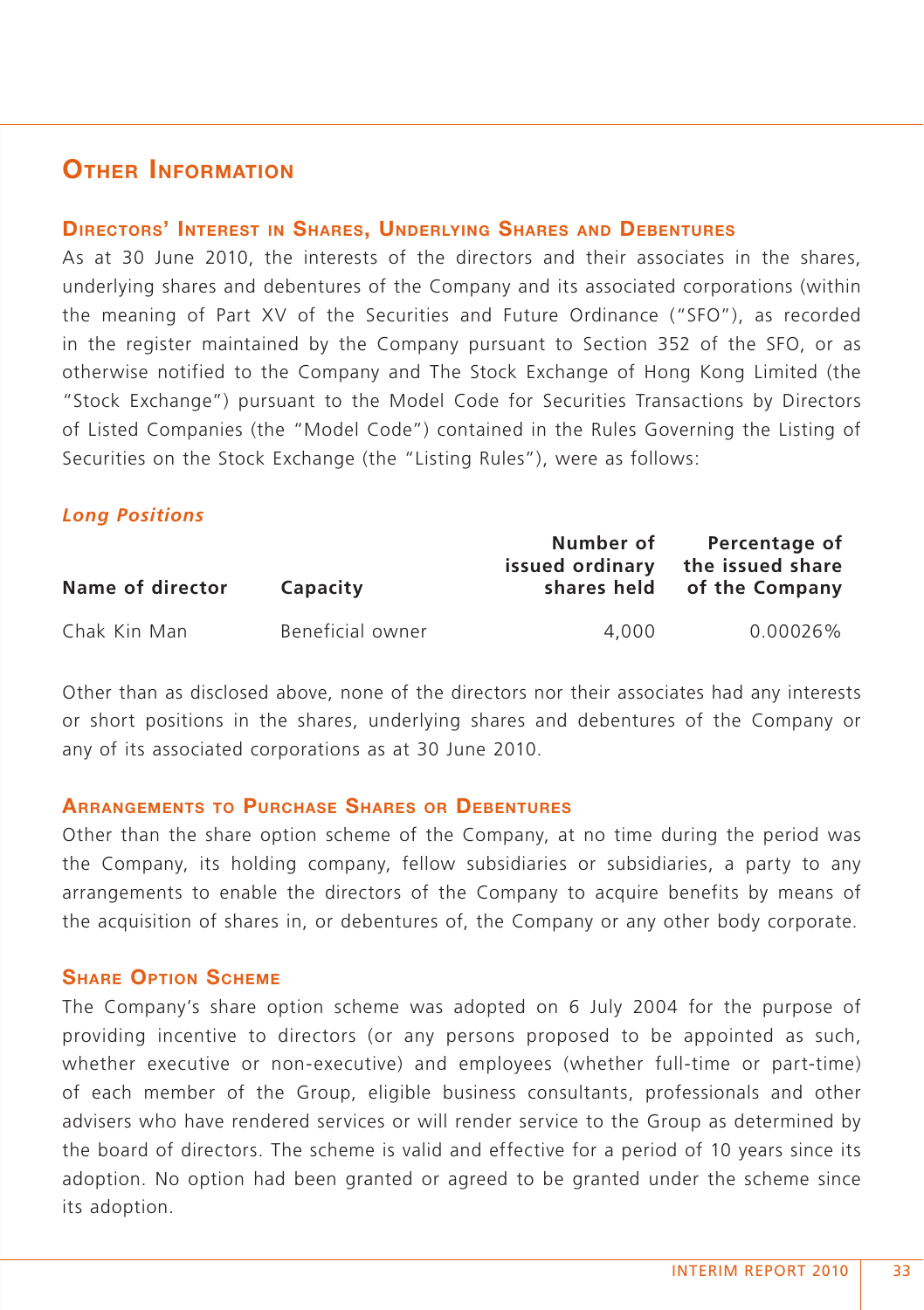# **SUBSTANTIAL SHAREHOLDERS**

As at 30 June 2010, the register of substantial shareholders maintained by the Company pursuant to Section 336 of the SFO shows that the following shareholders had notified the Company of relevant interests in the share capital of the Company.

| Name of substantial<br>shareholder                                                         | Capacity                                        | Number of<br>ordinary shares<br>held | Approximate<br>percentage of<br>the issued share<br>capital of<br>the Company |
|--------------------------------------------------------------------------------------------|-------------------------------------------------|--------------------------------------|-------------------------------------------------------------------------------|
| Massive Giant Group<br>Limited<br>("Massive Giant")                                        | Beneficial owner                                | 783,482,393                          | 51.04%                                                                        |
| Legend Holdings Limited<br>("Legend")                                                      | Interest to an<br>agreement                     | 783,482,393<br>(note i)              | 51.04%                                                                        |
| Employees' Shareholding<br>Society of Legend<br>Holdings Limited<br>("Employees' Society") | Interest held by<br>a controlled<br>corporation | 783,482,393<br>(note ii)             | 51.04%                                                                        |

#### *Notes:*

- (i) Legend and Massive Giant are parties to an agreement to which Section 317(1)(a) of the SFO applies. Legend is deemed to be interested in the 783,482,393 shares of the Company held by Massive Giant.
- (ii) Employees' Society owns 35% interest in Legend. Employees' Society is deemed to be interested in the 783,482,393 shares of the Company held by Massive Giant.

Other than as disclosed above, the Company has not been notified of any other relevant interests or short positions in the issued share capital of the Company or any other interests representing 5% or more of the issued share capital of the Company as at 30 June 2010.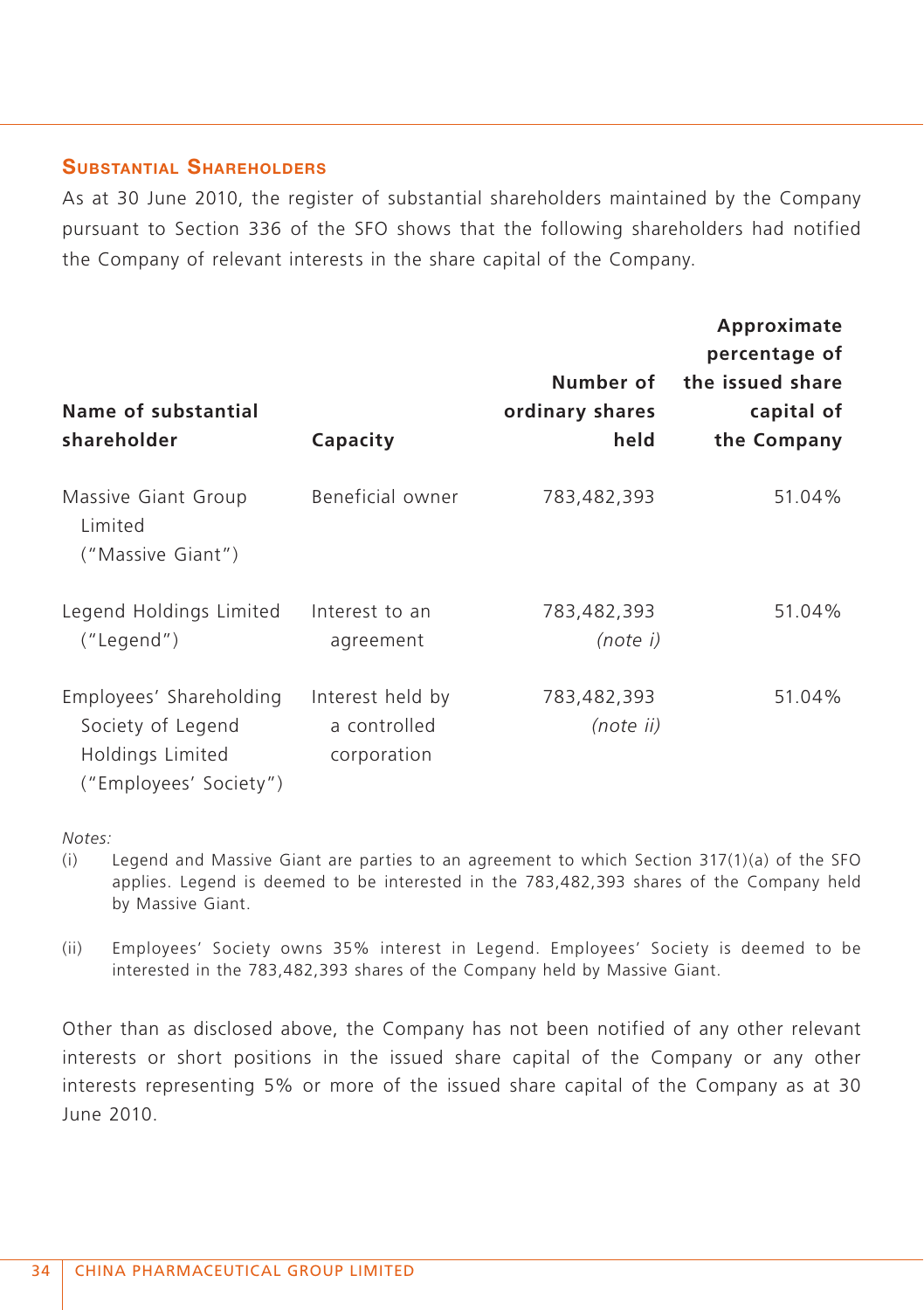## **CORPORATE GOVERNANCE**

The Company has complied with the code provisions in the Code on Corporate Governance Practices contained in Appendix 14 of the Listing Rules throughout the six months ended 30 June 2010 with certain deviation as set out below.

Code provision A.2.1 stipulates that the roles of chairman and chief executive officer should be separate and should not be performed by the same individual. Mr. Cai Dongchen, the Company's Chairman, also assumes the role as the chief executive officer of the Company. The Company believes that vesting both roles in Mr. Cai will allow for more effective planning and execution of business strategies. As all major decisions are made in consultation with members of the Board, the Company believes that there is adequate balance of power and authority in place.

## **REVIEW OF INTERIM RESULTS**

The interim results have been reviewed by the external auditors and audit committee of the Company.

## **DIRECTORS' SECURITIES TRANSACTIONS**

The Company has adopted the Model Code as set out in Appendix 10 of the Listing Rules. Having made specific enquiry, all directors confirmed that they have complied with the required standard set out in the Model Code throughout the six months ended 30 June 2010.

#### **PURCHASE, SALE OR REDEMPTION OF THE COMPANY'S LISTED SECURITIES**

There was no purchase, sale or redemption by the Company or any of its subsidiaries of the Company's listed securities during the six months ended 30 June 2010.